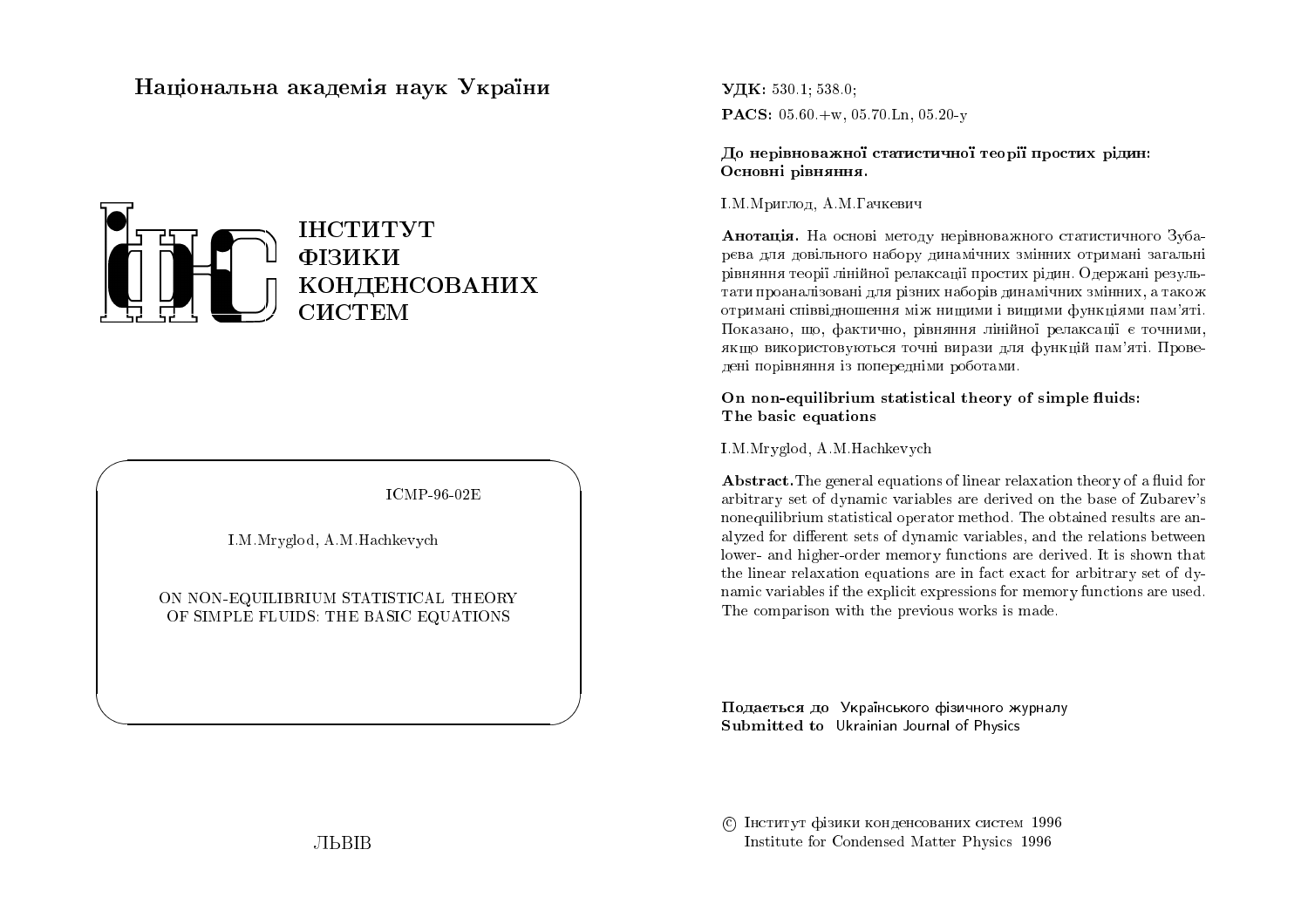### 1. Introduction

In the past twenty years many successful studies ha ve been made of the dynamical properties of classical uids. Special attention has been paid to hard-sphere and Lennard-Jones fluids as the most simple models of realistic liquids. The various methods have been developed with the aim to investigate the time-correlation functions (TCFs), the collective mode spectrum and the generalized transport coefficients (see, for instance,  $[1-2]$ ). The subject of anomial interest was the studies of lawer ander  $TCF_{\text{c}}$ 3]). The sub ject of special interest was the studies of lower-order TCFs, namely, the density-densit y, the density-energy and the energy-energy TCFs as well as the transverse momentum-momentum TCF, because these TCFs allow a unique determination of the generalized transport coefficients. The most studied of them is the density-density TCF which<br>can be chasired by seattering synariments. The all other TCFs pated can be observed by scattering experiments. The all other TCFs notedabove were considered mainly in connection with computer experiments.

Among the most used methods of theoretical in vestigation of the  $d$ ynamical properties of simple fluids the following main ones may be noted: (i) the method of kinetic equations  $[2-4]$ ; (ii) approaches based on the sum rules  $[5]$  or the linear response theory  $[7]$ ; (iii) the formalism of memory functions including so-called method of  $k$ - and  $t$ -dependent memory functions (hydrodynamic description  $[1-3]$ , different modifications of viscoelastic theory  $[1,6]$ , the generalized mode approach  $[8-11]$ , etc.); (iv) the mode-coupling theory of fluids  $[12]$ ; (v) the methods of computer simulations [13,14]. The most part of these methods obtainedalso a wide application for studying of complex fluids such as molecular fluids with internal structure, mixtures, suspensions etc. However, as far as we can judge a lot of problems remain to be solved yet even in the case of simple liquids. Some of them can be formulated as follows:<br>What is relation bet, see a suite mathed 2 What is the renue of their What is relation between various methods? What is the range of their applications? In which a way the memory functions should be modified for description of intermediate range of wave-vector  $k$  and frequency  $\omega$ ? These questions could be supplemented with other ones related to the theoretical foundations of the non-equilibrium statistical theory of fluids.<br>To researing all these problems it is peaseseny to researider the theory To recognize all these problems it is necessary to reconsider the theory of uids fromvery beginning in suc haway that the results would be presented in the enough general form for the subsequent analysis of the<br>methods nated share (an at least same of them) on this hasis. From the methods noted above (or at least some of them) on this basis. From the<br>them side, the formulation of the theory has a to be unther simulation other side, the formulation of the theory ha ve to be rather simple in order to be applied for calculations of the dynamic quantities suc h as generalized transport coefficients for instance. To develop of such viewpoint is the goa<sup>l</sup> of our study. In this paper some genera<sup>l</sup> results of the

non-equilibrium statistical theory of simple fluids are presented. We used<br>in our study the non-equilibrium statistical energter method in the form in our study the non-equilibrium statistical operator method in the form<br>nanogaed by Zubanav [15,16]. Some findings (see, for instance [17,10]), of proposed by Zubarev [15,16]. Some findings (see, for instance  $[17–19]$ ) of the next development of this method are also applied in our study.

The outline of this paper is as follows. In Sec.2 the genera<sup>l</sup> ideas of nonequilibrium statistical operator method are formulated, the solution<br>of Liauxilla armatian for subitance at of depends ariables is found and of Liouville equation for arbitrary set of dynamic variables is found, and the generalized transport equations are derived. Aweak nonequilibrium case is considered in Sec.3, and the equations of linear relaxation theory in matrix form are derived. The problem of the dynamic variables choice is discussed in Sec.4. Here too one of the most genera<sup>l</sup> case when the  $\operatorname{set}$  of dynamic variables besides the hydrodynamic variables includes their derivatives up to order *s* is considered, and the recurrent relations for memory functions of fluids are derived. A discussion and concluding remarks are <sup>g</sup>iven in Sec.5.

#### 2. Method of nonequilibrium statistical operator: General relations

### 2.1. Liouville equation with boundary conditions

The nonequilibrium state of a system is described by the nonequi-<br>material energies  $e(x^N, t)$  which is a selution of the Lieuville librium statistical operator  $\rho(\mathbf{x}^N;t)$  which is a solution of the Liouville ;equation

$$
\frac{\partial}{\partial t}\rho(\mathbf{x}^N;t) + i\hat{L}\rho(\mathbf{x}^N;t) = 0,
$$
\n(2.1)

where  $i\hat{L}$  is the Liouville operator, and  $\mathbf{x}^N = \{\mathbf{r}, \mathbf{p}\}^N$ . For a simple classical fluid with the Hamiltonian

$$
H = \sum_{f=1}^{N} \frac{\mathbf{p}_f^2}{2m} + \frac{1}{2} \sum_{f \neq l} V(|\mathbf{r}_{fl}|),
$$
\n(2.2)

the Liouville operator is

$$
i\hat{L} = \sum_{f=1}^{N} \frac{\mathbf{p}_f}{m} \frac{\partial}{\partial \mathbf{r}_f} - \frac{1}{2} \sum_{f \neq l} \frac{\partial}{\partial \mathbf{r}_f} V(|\mathbf{r}_{fl}|) (\frac{\partial}{\partial \mathbf{p}_f} - \frac{\partial}{\partial \mathbf{p}_l}),
$$
(2.3)

where  $V(|\mathbf{r}_{fl}|)$  is a potential of interparticle interactions. As it usually is the nonequilibrium statistical operator  $\rho(\mathbf{x}^N;t)$  is normalized to unity ;

$$
\operatorname{Sp}\, \rho(\mathbf{x}^N;t) = 1,\tag{2.4}
$$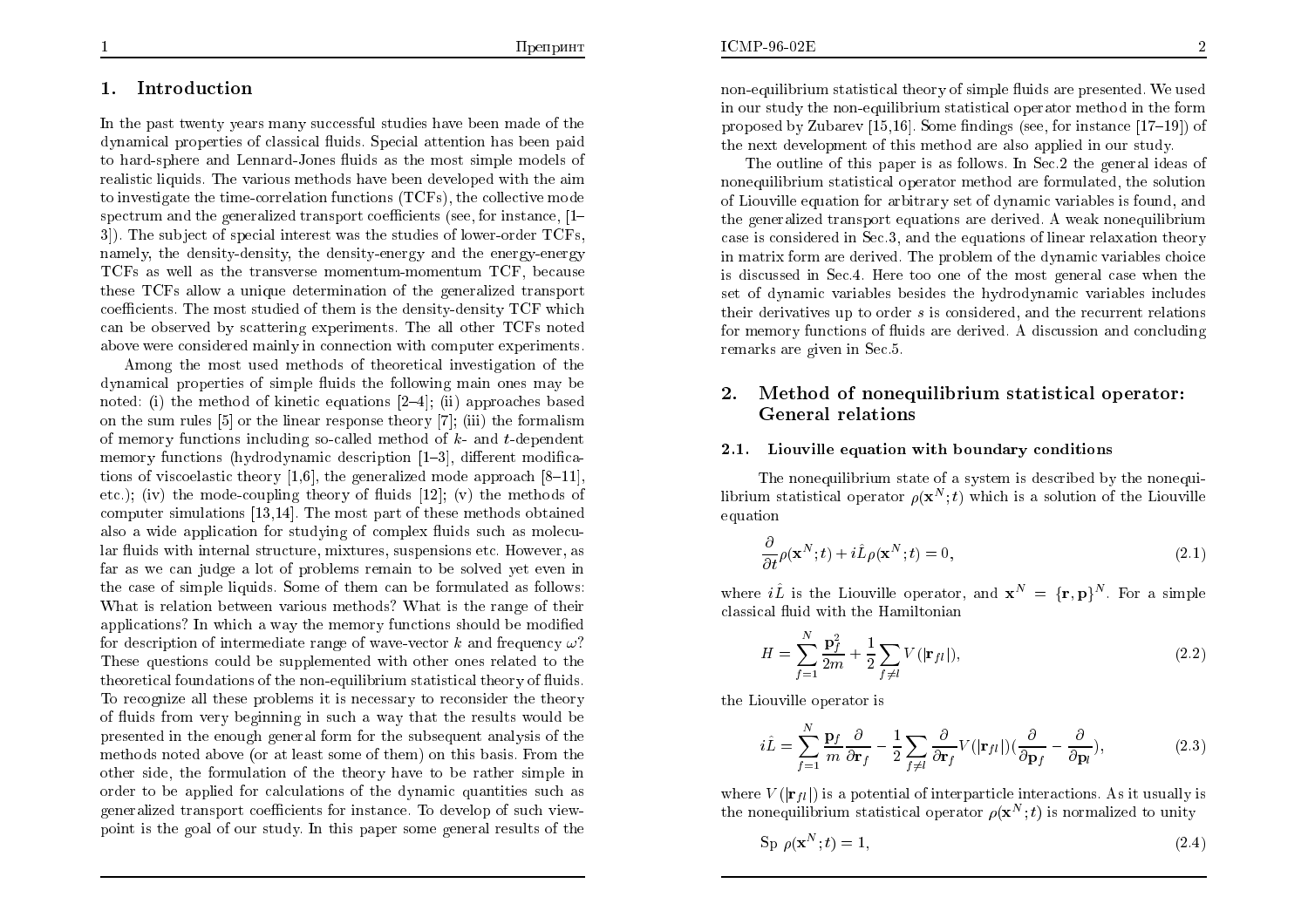where in the case of classical treatment of a fluid  $\,$ 

$$
Sp\,\left(\ldots\right) = \int \ldots \int \frac{(drd\mathbf{p})^N}{N!(2\pi h)^{3N}}\,\left(\ldots\right).
$$

In order to determine the nonequilibrium statistical operator  $\rho(\mathbf{x}^N;t)$ from the Liouville equation  $(2.1)$  which is reversible with respect to time, ;one has to pose the boundary conditions corresponding to the <sup>p</sup>hysics of a system under consideration. In general case it can be done using<br>two fundamental ideas of Bagalubay. First, this is concention of quasi two fundamental ideas of Bogolubov. First, this is conception of quasiaverages according to which one can introduce the infinitesimal source in the equation (2.1) which destroy its symmetry with respect of time inversion. The term with infinitesimal source should be tended to zero,<br>the thorus durantia limit he in a have negative of La such a source the thermodynamic limit having been performed. In suc haway one  $\,$  can find the retarded (or advanced) solution of the Liouville equation. Second, it is the Bogolubov's idea about the hierarc hy of relaxation times which can be also presented as an abbreviate description hypothesis.From the physical point of view this means that a weak nonequilibrium state of a system can be described via evolution of the most slowly varying dynamic variables. With respect to the dynamic properties both of these <sup>p</sup>hysical principles were best usedby Zubarev in his formulation of the nonequilibrium statistical operator method [15,16,20].<br>With Zuharavis method of nanosuilibrium statistical and

With Zubarev's method of nonequilibrium statistical operator, the<br>redact solutions of the Liquidle countion (2.1) can be obtained from retarded solutions of the Liouville equation (2.1) can be obtained fromthe Liouville equation with an infinitesimal source  $(\epsilon \to +0)$  which has<br>the following form the following form

$$
\frac{\partial}{\partial t}\rho(\mathbf{x}^N;t) + i\hat{L}\rho(\mathbf{x}^N;t) = -\epsilon(\rho(\mathbf{x}^N;t) - \rho_q(\mathbf{x}^N;t)),\tag{2.5}
$$

where  $\rho_q(\mathbf{x}^N;t)$  is so-called quasi-equilibrium statistical operator. ;

 According to the hypothesis of an abbreviated description, in order to find  $\rho_q(\mathbf{x}^N;t)$  we restrict ourselves a priori to a certain set of the most slowly physical quantities  $\{ \hat{P}_\alpha \}$  which are thought to determine the ;nonequilibrium state. Of course in genera<sup>l</sup> case this is an approximation whose applicabilit y depends on the choice of the dynamic variables andhas to be judged afterwards. The problem of a choice of the dynamic<br>regionless is and of the mest difficult in noncontlikenium theory and mill variables is one of the most difficult in nonequilibrium theory and will<br>be further discussed in more detail. Here, we assume that such regiobles be further discussed in more detail. Here, we assume that such variables are the extensive quantities  $\{\hat{P}_\alpha\}$  and  $\alpha = 1, 2, \ldots, M$ .

The quasi-equilibrium statistical operator  $\rho_q(\mathbf{x}^N;t)$  can be found from the condition of the informational entropy extremum under the<br>colditional constraint that the mean values of the dynamic variables ;additional constraint that the mean values of the dynamic variables

$$
\langle \hat{P}_{\alpha} \rangle_q^t = \text{Sp}\{\hat{P}_{\alpha} \rho_q(\mathbf{x}^N; t)\}\tag{2.6}
$$

are fixed with preserving the normalization

$$
\operatorname{Sp}\,p_q(\mathbf{x}^N;t)=1.\tag{2.7}
$$

As a result, the quasi-equilibrium statistical operator  $\rho_q(\mathbf{x}^N;t)$  can be<br>multiply in Cibba like form written in Gibbs-like form;

$$
\rho_q(\mathbf{x}^N;t) = \exp\{-\Phi(t) - \sum_{\alpha} \hat{P}_{\alpha} F_{\alpha}(t)\} = \exp\{-\hat{S}(t)\},\tag{2.8}
$$

where

$$
\Phi(t) = \ln \text{ Sp } \exp\{-\sum_{\alpha} \hat{P}_{\alpha} F_{\alpha}(t)\}\
$$
\n(2.9)

is a corresponding quasi-equilibrium thermodynamic potential or, in<br>athermode as salled Massian Planek functional Theoremator  $\hat{g}(t)$  is in other words, so-called Massieu-Planck functional. The operator  $\hat{S}(t)$  is in fact the entropy operator, since its mean value  $\langle \hat{S}(t)\rangle^t$  gives the nonequilibrium entropy of a system. We see in  $(2.8)$  and  $(2.9)$  that the depen-<br>dependent system. dence of  $\rho_q(\mathbf{x}^N;t)$  on time is given only via the time-dependent quantities  ${F_\alpha(t)}$  which are in fact the conjectured quantities to the set of dynamic ;variables  $\{\hat{P}_{\alpha}\}$ . The intensive quantities  $\{F_{\alpha}(t)\}$  can be found from the conditions of self-consistency

$$
\langle \hat{P}_{\alpha} \rangle_{q}^{t} = \langle \hat{P}_{\alpha} \rangle^{t} = \text{Sp} \{ \hat{P}_{\alpha} \rho(\mathbf{x}^{N}; t) \},\tag{2.10}
$$

which follo w immediately from the condition

$$
\frac{\partial}{\partial t} \langle A \rangle^t = \langle \frac{dA}{dt} \rangle^t. \tag{2.11}
$$

when  $\mathcal{A} = \hat{P}_{\alpha}$ . For arbitrary quantity  $\mathcal{A}$ , the equality (2.11) is satisfied in the sense of quasiaverages only when the limit  $\epsilon \to 0$  is performed after the thermodynamic limit after the thermodynamic limit.

Since the dynamic variables have to describe the local properties of the system, they are depending on the space coordinate <sup>r</sup> (or k in the case of the corresponding Fourier transforms). Hence, in the above and following expressions an integration over space coordinates has to be  $\rm m$ ade  $\rm exp$ licit toget $\rm her$  with a sum $\rm m$ ation over index of  $\rm dyn$ a $\rm m$ ic variables  $\alpha$ .

Introducing the deviation

$$
\delta \rho(\mathbf{x}^N;t) = \rho(\mathbf{x}^N;t) - \rho_q(\mathbf{x}^N;t),
$$

equation (2.5) can be rewritten in the form

$$
\{\frac{\partial}{\partial t} + i\hat{L} + \epsilon\} \delta \rho(\mathbf{x}^N; t) = -\{\frac{\partial}{\partial t} + i\hat{L}\} \rho_q(\mathbf{x}^N; t). \tag{2.12}
$$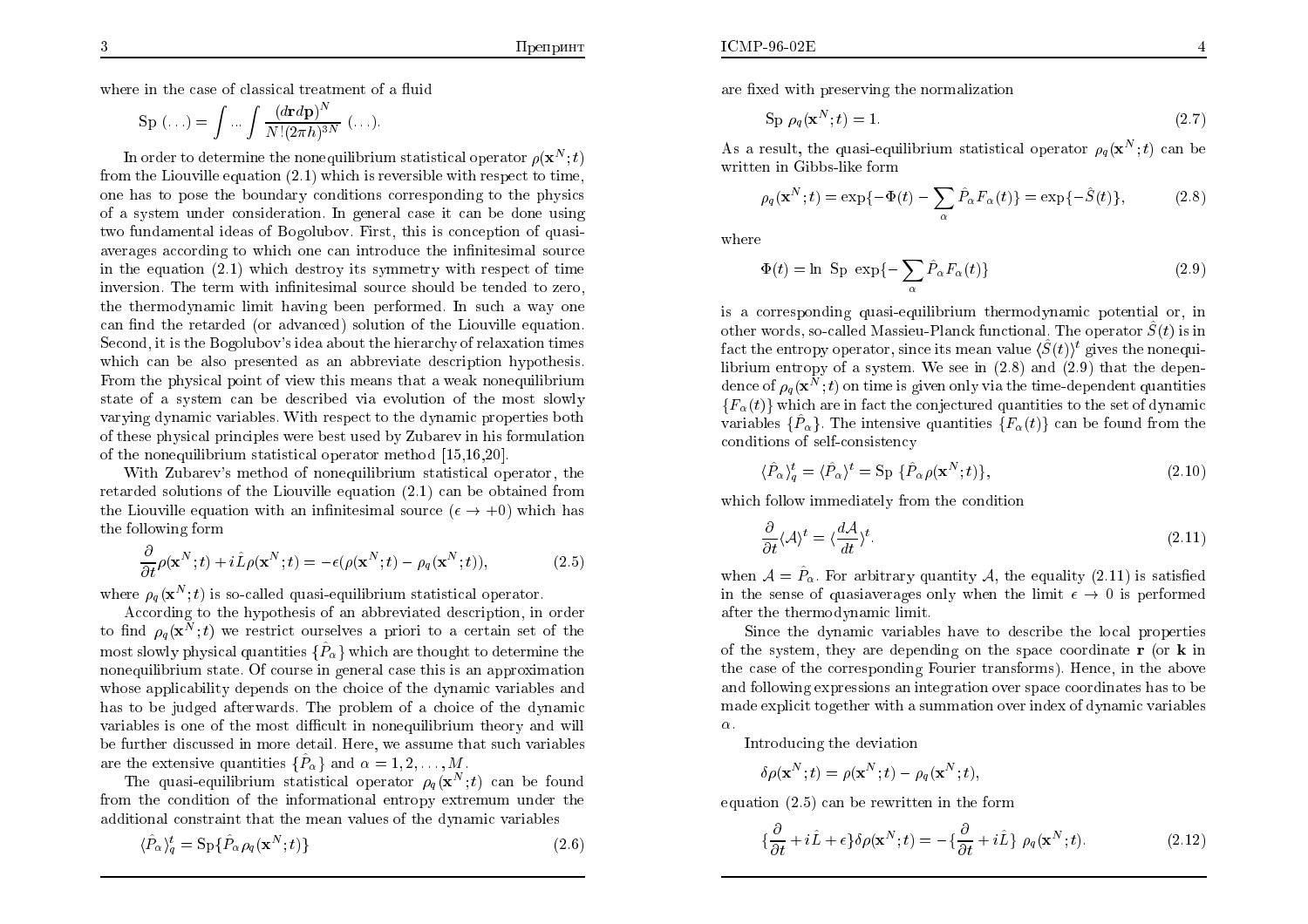Since the operator  $\rho_q(\mathbf{x}^N;t)$  depends on time only via  $F_\alpha(t)$  (or the conjectured quantities  $\langle \hat{P}_{\alpha} \rangle^t$ , one can introduce the projection operator ; $\mathcal{P}_q\left(t\right)$  according to the definition

$$
\frac{\partial}{\partial t}\rho_q(\mathbf{x}^N;t) = -\mathcal{P}_q(t)\ i\hat{L}\rho(\mathbf{x}^N;t)
$$
\n(2.13)

The operator  $\mathcal{P}_q(t)$  is known as the Kawasaki-Gunton projection operator [21] and acts on the statistical operators or their combinations. For $\rho_q(\mathbf{x}^N;t)$  in the form (2.8), it has the following structure

$$
\mathcal{P}_q(t)(\ldots) = \{ \rho_q(\mathbf{x}^N; t) - \sum_{\alpha} \frac{\delta \rho_q(t)}{\delta \langle \hat{P}_{\alpha} \rangle^t} \langle \hat{P}_{\alpha} \rangle^t \} \text{ Sp } (\ldots) + \sum_{\alpha} \frac{\delta \rho_q(t)}{\delta \langle \hat{P}_{\alpha} \rangle^t} \text{ Sp } \hat{P}_{\alpha}(\ldots)
$$
(2.14)

and possesses the following properties

$$
\mathcal{P}_q(t)\rho(t) = \rho_q(t), \quad \mathcal{P}_q(t)\rho_q(t) = \rho_q(t).
$$

Finally, with the projector (2.14) the Liouville equation (2.12) takes the form

$$
\{\frac{\partial}{\partial t} + (1 - \mathcal{P}_q(t))i\hat{L} + \epsilon\} \delta\rho(\mathbf{x}^N;t) = -(1 - \mathcal{P}_q(t))i\hat{L}\rho_q(\mathbf{x}^N;t). (2.15)
$$

## 2.2. Nonequilibrium statistical operator

A formal solution of  $(2.15)$  for the nonequilibrium statistical oper-<br> $e(x^N, t)$  can be written as follows ator  $\rho(\mathbf{x}^N;t)$  can be written as follows ;

$$
\rho(\mathbf{x}^N; t) = \rho_q(\mathbf{x}^N; t) -
$$

$$
-\int_{-\infty}^t e^{-\epsilon(t-t')} T(t, t') (1 - \mathcal{P}_q(t')) i \hat{L} \rho_q(\mathbf{x}^N; t') dt'
$$
(2.16)

where

$$
T_q(t, t') = exp_+ \{- \int\limits_{t'}^t d\tau (1 - \mathcal{P}_q(\tau)) i\hat{L} \}
$$
\n(2.17)

is a generalized operator of time evolution with regard to projecting. Let us consider in (2.16) the action of  $\mathcal{P}_q$  and  $i\hat{L}$  operators on the quasiequilibrium statistical operator  $\rho_q(\mathbf{x}^N;t)$ . Taking into account the properties of the Liouville operator  $(2.\overline{3})$ , the result of its action can be written ;

ICMP-96-02E

$$
\mathcal{P}_q(t) i\hat{L}\rho_q(\mathbf{x}^N; t) =
$$
  
= 
$$
-\sum_{\alpha} F_{\alpha}(t) \int_0^1 d\tau \, [\rho_q(\mathbf{x}^N; t)]^{\tau} \mathcal{P}(t) \stackrel{\circ}{P}_{\alpha} [\rho_q(\mathbf{x}^N; t)]^{1-\tau},
$$
(2.18)

where

$$
\stackrel{\circ}{P}_{\alpha} \equiv i\hat{L}\hat{P}_{\alpha}.\tag{2.19}
$$

The statistical operators are considered here as quantum ones for generality. Each desiring of the equation (2.18) we used the equality erality. For deriving of the equation (2.18) we used the equalit y

$$
\mathcal{P}_q \int_0^1 d\tau (\rho_q(\mathbf{x}^N;t))^{\tau} \hat{\mathcal{X}}(\mathbf{x}^N) (\rho_q(\mathbf{x}^N;t))^{1-\tau} =
$$
  
= 
$$
\int_0^1 d\tau (\rho_q(\mathbf{x}^N;t))^{\tau} (\mathcal{P}\hat{\mathcal{X}}(\mathbf{x}^N)) (\rho_q(\mathbf{x}^N;t))^{1-\tau},
$$
 (2.20)

where  $\hat{\mathcal{X}}(\mathbf{x}^{N})$  is an arbitrary dynamic quantity depending on coordinates of phase space, and  $P$  is the generalized Mori projection operator defined as follows

$$
\mathcal{P}(t)\dots = \langle \dots \rangle_q^t + \sum_{\alpha} \frac{\delta \langle \dots \rangle_q^t}{\delta \langle \hat{P}_{\alpha} \rangle^t} \{ \hat{P}_{\alpha} - \langle \hat{P}_{\alpha} \rangle^t \}
$$
\n(2.21)

with properties

$$
\mathcal{P}(t)\ \mathcal{P}(t)=\mathcal{P}(t),\ \ \mathcal{P}(t)\ (1-\mathcal{P}(t))=0,\ \ \mathcal{P}(t)\hat{P}_{\alpha}=\hat{P}_{\alpha}.
$$

Contrary to the Kawasaki-Gunton projection operator, the Mori operator (2.21) acts only on the dynamic variables (or dynamic operators). Finally, taking into account  $(2.16)$  and  $(2.18)$ , the nonequilibrium statistical operator can be written in the form

$$
\rho(\mathbf{x}^{N};t) = \rho_q(\mathbf{x}^{N};t) + \int_{-\infty}^{t} dt' e^{-\epsilon(t-t')} \sum_{\alpha} F_{\alpha}(t') \times \times \int_{0}^{1} d\tau \, [\rho_q(\mathbf{x}^{N};t')]^{\tau} T(t,t') \hat{I}_{\alpha}(t') [\rho_q(\mathbf{x}^{N};t')]^{1-\tau}, \qquad (2.22)
$$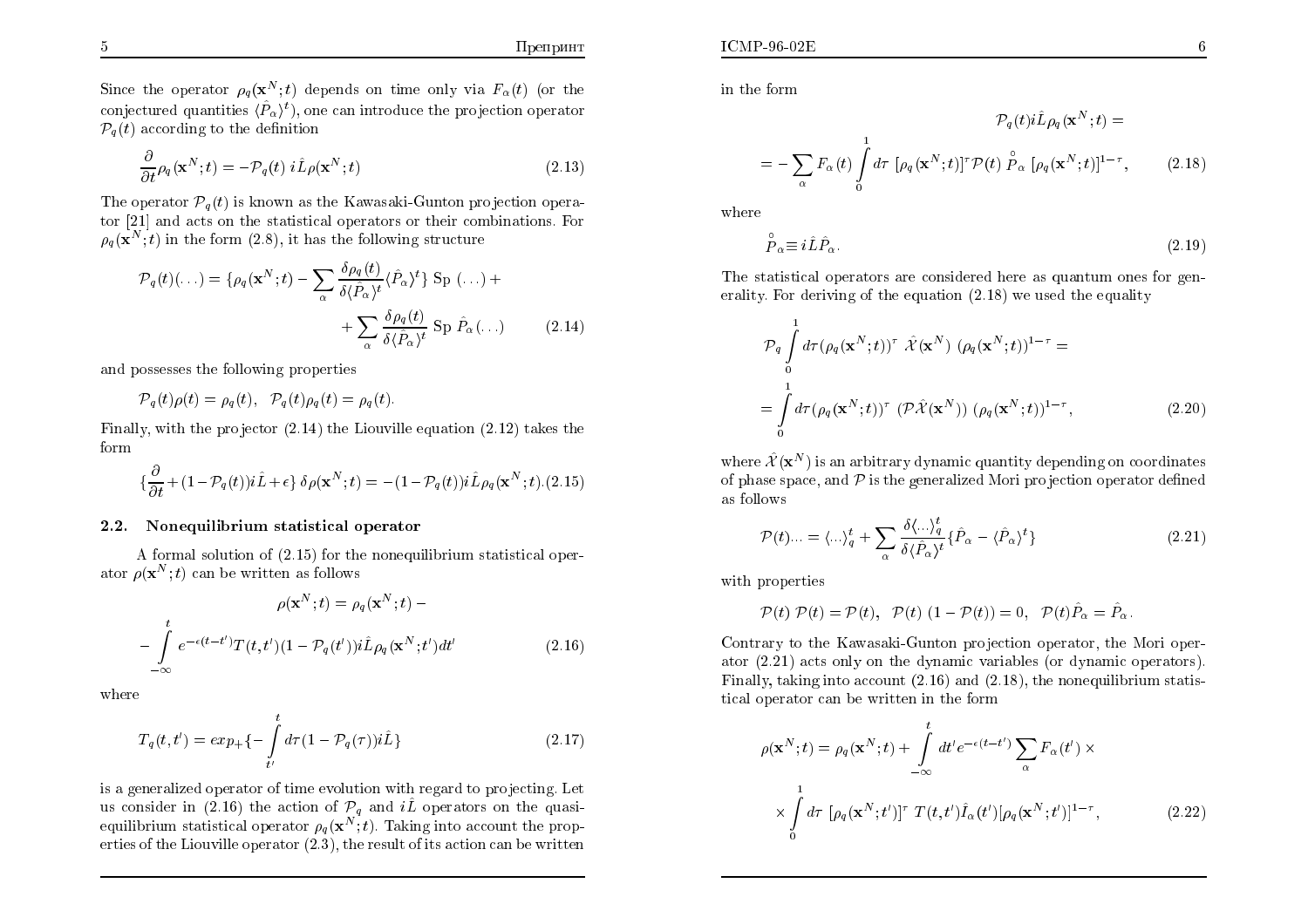where

$$
\hat{I}_{\alpha}(t) = (1 - \mathcal{P}(t)) \stackrel{\circ}{P}_{\alpha} \tag{2.23}
$$

are the generalized fluxes. The evolution operator  $T(t, t')$  is now defined in terms of the Mori projection operator  $\mathcal{P}(t)$ , namely

$$
T(t, t') = exp_{+}\{-\int_{t'}^{t} d\tau (1 - \mathcal{P}(\tau)) i\hat{L}\}.
$$
 (2.24)

The nonequilibrium statistical operator  $(2.22)$  describes the nonequi-<br>in the state of a limit it is the Hamiltonian  $(2.2)$  for the initial act of librium state of a liquid with the Hamiltonian  $(2.2)$  for the initial set of  $d$  particular  $(\hat{D})$ . This expected is approached in the terms of the dynamic variables  $\{\hat{P}_{\alpha}\}$ . This operator is presented in the terms of the generalized dissipative fluxes (2.23) describing transport phenomena. In accordance with the hypothesis of an abbreviated description of nonequilibrium state,  $\rho(\mathbf{x}^N;t)$  is a functional of the observed physical quantities varying in time (the mean values  $\langle \hat{P}_{\alpha} \rangle^{t}$ ). Hence, using the solution (2.22) in order to obtain self-consistence description of nonequilibrium properties, one should derive equations for them, i.e. the generalized transport equations.

#### 2.3. Nonlinear transport equations

To obtain transport equations for average values  $\langle \hat{P}_{\alpha} \rangle^{t}$ , the equalities

$$
\frac{\partial}{\partial t} \langle \hat{P}_{\alpha} \rangle^{t} = \langle \stackrel{\circ}{P}_{\alpha} \rangle^{t} = \langle \stackrel{\circ}{P}_{\alpha} \rangle_{q}^{t} + \langle (1 - \mathcal{P}(t)) \stackrel{\circ}{P}_{\alpha} \rangle^{t}
$$
(2.25)

may be used. The equalities  $(2.25)$  follow directly from the definition  $(6.31)$ . Performing the exampling in the of the Mori operator definition (2.21). Performing the averaging in the right-hand side of  $(2.25)$  with the help of nonequilibrium statistical op-<br>crater  $(2.22)$ , the generalized transport equations can be found in the erator (2.22), the generalized transport equations can be found in the form

$$
\frac{\partial}{\partial t} \langle \hat{P}_{\alpha} \rangle^{t} = \langle \overset{\circ}{P}_{\alpha} \rangle_{q}^{t} + \sum_{\beta} \int_{-\infty}^{t} dt' e^{-\epsilon(t-t')} \phi_{\alpha\beta}(t,t') F_{\beta}(t') dt', \qquad (2.26)
$$

where

$$
\phi_{\alpha\beta}(t, t') =
$$
\n
$$
= \int_{0}^{1} d\tau \ \langle \hat{I}_{\alpha}(t), \, \rho_{q}^{\tau}(\mathbf{x}^{N}; t') \, T(t, t') \hat{I}_{\beta}(t') \rho_{q}^{-\tau}(\mathbf{x}^{N}; t') \rangle_{q}^{t} \qquad (2.27)
$$

are so-called generalized memory functions of the system or, in other<br>words, the seneralized transport leapels words, the generalized transport kernels.

Using the matrix notation the transport equations  $(2.26)$  can be rewritten as follows

$$
\frac{\partial}{\partial t}\langle \hat{P}\rangle^t = \langle \overset{\circ}{P}\rangle_q^t + \int\limits_{-\infty}^t dt' e^{-\epsilon(t-t')} \phi(t,t') (\hat{P}, \hat{P}^+) F(t') dt', \qquad (2.28)
$$

where  $\phi = ||\phi_{\alpha\beta}||$ , and  $\hat{P}$  is a vector-column with elements  $\{\hat{P}_{\alpha}\}\$ .

The transport equation system  $(2.26)$  for the chosen set of dynamic<br>solar  $\hat{D}$  of  $\hat{D}$  degrees and a form abbreviated description of nonvariables  $\hat{P} = \{\hat{P}_{\alpha}\}\)$  corresponds of an abbreviated description of nonequilibrium behavior of a liquid and may be used to the study both express and map approximately in the study strong and weak nonequilibrium states of the system. In general, this is  $\epsilon$  and  $\epsilon$  functional system in  $\epsilon$  is intensive system in  $F(t)$  antening in a set of nonlinear equations. The intensive quantities  $F_{\alpha}(t)$  entering in the quasi-equilibrium statistical operator  $\rho_q(\mathbf{x}^N;t)$  depend on averages  $\langle \hat{P}_{\alpha} \rangle^t$  through equations of self-consistency (2.8). The last ones are de-;termined from the system  $(2.26)$ . Besides that, as the generalized mem-<br>reaction that  $(t, t')$  are unlined in the generalized point the calibration ory functions  $\varphi_{\alpha\beta}(t;t')$  are unknown, the question about the solutions of the system (2.26) ma y be considered only under condition that the approximations for these functions should be based on analysis of the expression (2.27) and the corresponding equations for the higher-order memory functions. Ho wever, it iswell-known the restriction to the linear case is a good approximation for transport phenomena in a fluid, and the nonlinear equations have to use only for special problems of nonequi librium <sup>p</sup>hysics, for example for the description of dynamical behavior near <sup>p</sup>hase transition, whic h are not a sub ject of our study.

For a weak non-equilibrium case, the transport equations (2.26) can<br>example implied that we consider this case in mane datail for be essentially simplied. Let us consider this case in more detail for deriving the linearized transport equations.

#### 3.Weak nonequilibrium case

### 3.1. Linearized transport equations

The behavior of the system near the equilibrium may be described<br>t of the linear equations for deviations of magnessaria quantities by set of the linear equations for deviations of macroscopic quantities  $\langle \hat{P}_{\alpha} \rangle$ <sup>t</sup> from the equilibrium values  $\langle \hat{P}_{\alpha} \rangle_0 = \text{Sp} \{ \hat{P}_{\alpha} \rho_0(\mathbf{x}^N) \},$  where  $\rho_0$  is the equilibrium statistical operator at temperature  $1/\beta$ . Assuming the deviations of intensive quantities  $\delta F_n(t) = F_n(t) - F_n^0$  from their equi-<br>likely we want the following authorization can be obtained librium values  $F_n^0$  are small, the following expressions can be obtained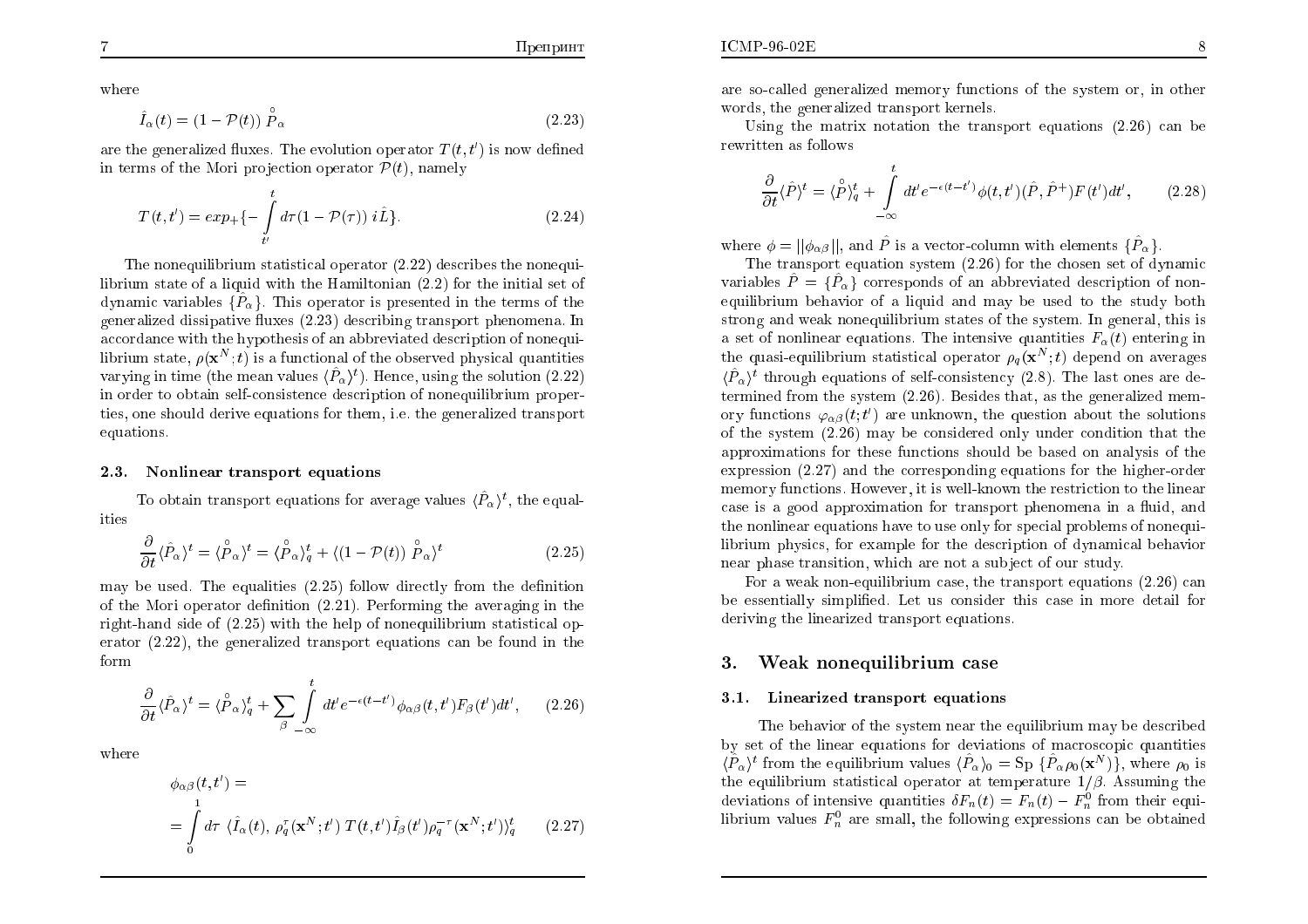Препринт

from  $(2.8)-(2.9)$ :

$$
\Phi(t) = \Phi_0 - \sum_{\alpha} \langle \hat{P}_{\alpha} \rangle_0 \, \delta F_{\alpha}(t), \tag{3.1}
$$

$$
\hat{S}(t) = \hat{S}_0 - \sum_{\alpha} \Delta \hat{P}_{\alpha} \ \delta F_{\alpha}(t), \tag{3.2}
$$

where

$$
\Phi_0 = \ln \text{ Sp } \exp\{-\sum_{\alpha} \hat{P}_{\alpha} F_{\alpha}^0\},\tag{3.3}
$$

$$
\hat{S}_0 = \Phi_0 + \sum_{\alpha} \hat{P}_{\alpha} F_{\alpha}^0,\tag{3.4}
$$

and  $\Delta \hat{P}_{\alpha} = \hat{P}_{\alpha} - \langle \hat{P}_{\alpha} \rangle_0$ . The equilibrium statistical operator is

$$
\rho_0 = \exp\{-\Phi_0 - \sum_{\alpha} \hat{P}_{\alpha} F_{\alpha}^0\} = \exp\{-\hat{S}_0\}.
$$
 (3.5)

From the definition of quasi-equilibrium statistical operator  $(2.8)$ , in linear approximation we obtain

$$
\rho_q(t) = \left\{1 - \sum_{\alpha} \int\limits_0^1 d\tau \ \Delta \hat{P}_{\alpha}(\tau) \ \delta F_{\alpha}(t)\right\} \rho_0,\tag{3.6}
$$

where

$$
\Delta \hat{P}_{\alpha}(\tau) = \rho_0^{\tau} \Delta \hat{P}_{\alpha} \rho_0^{-\tau}.
$$
\n(3.7)

Using the self-consistency conditions (2.10), the relationship between the deviations of intensive and extensive quantities can be found. In matrix form we have

$$
\delta \langle \hat{P} \rangle^t = -(\Delta \hat{P}, \Delta \hat{P}^+) \delta F^+(t). \tag{3.8}
$$

The static correlation function  $(A, B)$  in general case is defined as follows

$$
(A,B) = \int_{0}^{1} d\tau \langle A\rho_0^{\tau} B\rho_0^{-\tau} \rangle_0 = \int_{0}^{1} d\tau \langle AB(t = i\hbar \beta \tau) \rangle_0.
$$
 (3.9)

In the case of classical treatment we obtain from  $(3.9)$  the usual definition<br>of static correlation function in form  $(4, B) = (4B) = 4a$  follows from of static correlation function in form  $(A, B) = \langle AB \rangle_0$ . As follows from  $(2.22)$ , the linearized perceptibility atoticided exercise is (2.22), the linearized nonequilibrium statistical operator is

$$
\delta \rho(t) = \delta \rho_q(t) + \sum_{\alpha} \int_{-\infty}^t dt' e^{\epsilon(t'-t)} \delta F_{\alpha}(t') \times
$$

$$
\times \int_0^1 d\tau \ \rho_0^{\tau} T_0(t-t') \ (1-\mathcal{P}) i \hat{L} \hat{P}_{\alpha} \ \rho_0^{1-\tau}.
$$
 (3.10)

Using Fourier transformation for dependent on time functions

$$
f(t) = \int d\omega \ \tilde{f}(\omega) exp(i\omega t),
$$

the expressions  $(3.6)$  and  $(3.10)$  can be rewritten in a matrix form as follows

$$
\delta \tilde{\rho}_q(\omega) = -\int_0^1 d\tau \ \Delta \hat{P}^+(\tau) \delta \tilde{F}(\omega) \rho_0, \tag{3.11}
$$

$$
\delta \tilde{\rho}(\omega) = \delta \tilde{\rho}_q(\omega) +
$$

$$
+\int_{0}^{1} d\tau \; \rho_0^{\tau} \frac{1}{i\omega + \epsilon + (1-\mathcal{P})i\hat{L}} (1-\mathcal{P}) \stackrel{\circ}{P}^{+} \rho_0^{1-\tau} \delta \tilde{F}(\omega), \qquad (3.12)
$$

where  $\Delta \hat{P}^+$  is a transposed vector with the elements  $\{\Delta \hat{P}_\alpha\}$  and  $\delta \tilde{F}(\omega)$ is a vector-column with elements  $\{\delta \tilde{F}_{\alpha}(\omega)\}\)$ . The projection operator  $\mathcal P$ and the operator  $T_0(t-t')$  are given by

$$
\mathcal{P} \dots = (\dots, \Delta \hat{P}^+) (\Delta \hat{P}, \Delta \hat{P}^+)^{-1} \Delta \hat{P}, \tag{3.13}
$$

$$
T_0(t - t') = \exp\{-(t - t')(1 - \mathcal{P})i\hat{L}\}.
$$
\n(3.14)

Using the linearized solution of the Liouville equation (3.12), it is easy to obtain the set of the linearized transport equations for the macroscopic quantities  $\langle \Delta \hat{P} \rangle^t$ 

$$
\{\dot{i}\omega - i\Omega_0 + \tilde{\varphi}_\epsilon(\omega)\}\langle\Delta\hat{P}\rangle^\omega = 0\tag{3.15}
$$

where

$$
i\Omega_0 = (\stackrel{\circ}{P}, \Delta \stackrel{\circ}{P}) (\Delta \stackrel{\circ}{P}, \Delta \stackrel{\circ}{P})^{-1}
$$
\n(3.16)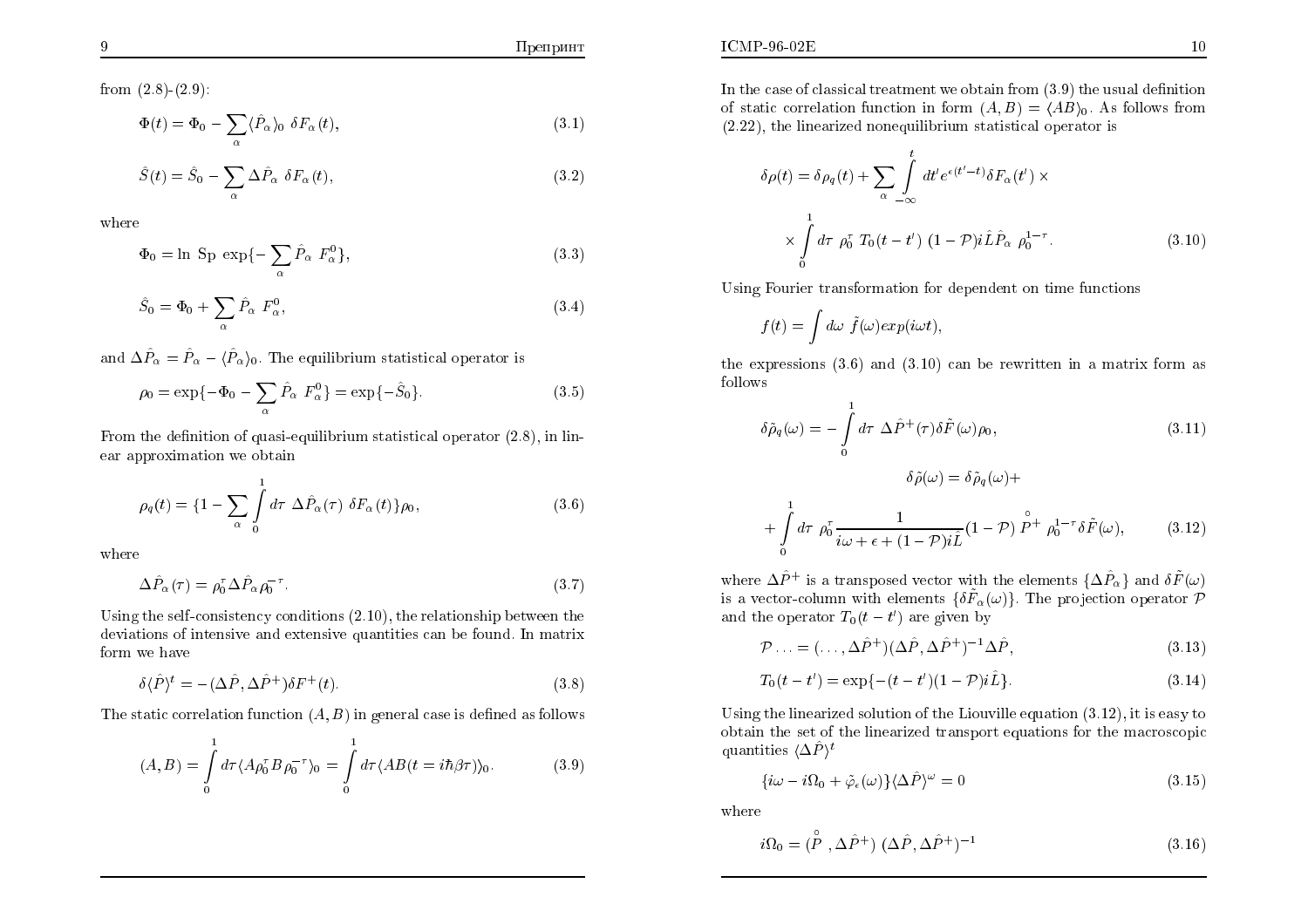#### Препринт

is a frequency matrix, and  $\,$ 

$$
\tilde{\varphi}_{\epsilon}(\omega) \equiv \tilde{\varphi}(\epsilon + i\omega) =
$$
\n
$$
= ((1 - \mathcal{P}) \stackrel{\circ}{P}, \frac{1}{i\omega + \epsilon + (1 - \mathcal{P})i\hat{L}} (1 - \mathcal{P}) \stackrel{\circ}{P^+}) \times
$$
\n
$$
\times (\Delta \hat{P}, \Delta \hat{P}^+)^{-1}
$$
\n(3.17)

is a matrix of the memory functions. The matrix equation  $(3.15)$  is the set of the linearized transport equations or, in other words, the equations of the linear relaxation theory.

## 3.2. Equilibrium time correlation functions

It can be shown the equations for the equilibrium time correlation functions have the similar structure to (3.15). Really, <sup>a</sup> formal solutionof the Liouville equation (2.12) can be also written in the form

$$
\rho(\mathbf{x}^{N};t) = \rho_q(\mathbf{x}^{N};t) - \int_{-\infty}^{t} dt' e^{\epsilon(t'-t)-i\hat{L}(t-t')} \{\frac{\partial}{\partial t'} + i\hat{L}\} \rho_q(\mathbf{x}^{N};t').
$$
\n(3.18)

For a weak nonequilibrium case, performing Fourier transformation for<br>dependent on time functions, we obtain dependent on time functions, we obtain

$$
\delta \tilde{\rho}(\omega) = \delta \tilde{\rho}_q(\omega) + + \int_0^1 d\tau \; \rho_0^{\tau} \frac{1}{i\omega + \epsilon + i\tilde{L}} \{ \stackrel{\circ}{P^+} + i\omega \Delta \hat{P}^+ \} \rho_0^{1-\tau} \delta \tilde{F}(\omega).
$$
 (3.19)

From the equations of self-consistency (2.10)

 $\text{Sp}~\{\Delta \hat{P}~[\delta \tilde{\rho}(\omega) - \delta \tilde{\rho}_q (\omega)]\} = 0,$ 

using the solution in the form  $(3.19)$ , one find

$$
i\omega\delta\tilde{F}(\omega) = -\frac{1}{(\Delta\hat{P}, \Delta\hat{P}^+)^z}(\Delta\hat{P}, \overset{\circ}{P}^+)^z \delta\tilde{F}(\omega) =
$$
  
=  $\{-\frac{1}{(\Delta\hat{P}, \Delta\hat{P}^+)^z}(\Delta\hat{P}, \Delta\hat{P}^+)+z\} \delta\tilde{F}(\omega),$  (3.20)

where

$$
(A, B^{+})^{z} = (A, \frac{1}{z + iL}B^{+}),
$$
\n(3.21)

 $A, B = \{\hat{P}, \hat{P}\}\$  and  $z = i\omega + \epsilon$ , and  $(A, B^+)^z$  is the matrix of Laplace transforms of the quantum-mechanical equilibrium time correlation func-<br>tions  $(4, B^+)$  (t) defined by tions  $(A, B^+)(t)$  defined by

$$
(A, B^{+})(t) = \int_{0}^{1} d\tau \langle A\rho_{0}^{\tau} exp\{-i\hat{L}t\} B\rho_{0}^{-\tau}\rangle_{0}.
$$
 (3.22)

Comparing of (3.15) with (3.20), and using of (3.8), it is easy to obtain the matrix equation for Laplace transforms of the time correlation functions  $(\Delta \hat{P} , \Delta \hat{P}^+)^z$ 

$$
\{ z - i\Omega_0 + \tilde{\varphi}(z) \} (\Delta \hat{P}, \Delta \hat{P}^+)^z = (\Delta \hat{P}, \Delta \hat{P}^+). \tag{3.23}
$$

Another result that follows immediately from such mathematical treat-Another result that follows immediately from such mathematical treat-<br>ment and will be useful for subsequent calculations is the expression for the matrix of memory functions

$$
\tilde{\varphi}(z) = \left( (\stackrel{\circ}{P}, \stackrel{\circ}{P}{}^{+})^{z} - \right.
$$

$$
- (\stackrel{\circ}{P}, \Delta \hat{P}{}^{+})^{z} \frac{1}{(\Delta \hat{P}, \Delta \hat{P}{}^{+})^{z}} (\Delta \hat{P}, \stackrel{\circ}{P}{}^{+})^{z} \right) \frac{1}{(\Delta \hat{P}, \Delta \hat{P}{}^{+})}. \tag{3.24}
$$

It is important to note that as follows from the definition  $(3.21)$ , the time correlation functions under consideration can be expressed in terms of the retarded correlation Green functions

$$
G_{AB}^{(r)}(t-t') = -i\theta(t-t') \int_{0}^{1} d\tau \ \langle A(t)\rho_0^{\tau} B(t')\rho_0^{-\tau} \rangle_0, \tag{3.25}
$$

where  $\theta(t) = 1$  or 0 according to whether  $t > 0$  or  $t > 0$ . In the case of classical treatment the expression (3.25) <sup>g</sup>ives the denition of classical correlation Green functions. The spectrum of collective modes can be<br>determined from the equation determined from the equation

$$
\text{Det} \mid z - i\Omega_0 + \tilde{\varphi}(z) \mid = 0,\tag{3.26}
$$

which <sup>g</sup>ives the poles of the regarded correlation Green functions constructed on the set of dynamic variables  $\{\Delta \hat{P}_\alpha\}$ . It should be also stressed that the matrix equation for the equilibrium time correlation functions  $(2, 22)$  is in fact the great equation. This statement can equily be proved (3.23) is in fact the exact equation. This statement can easily be pro ved using the expressions for the frequency matrix (3.16) and the matrix of memory functions (3.24).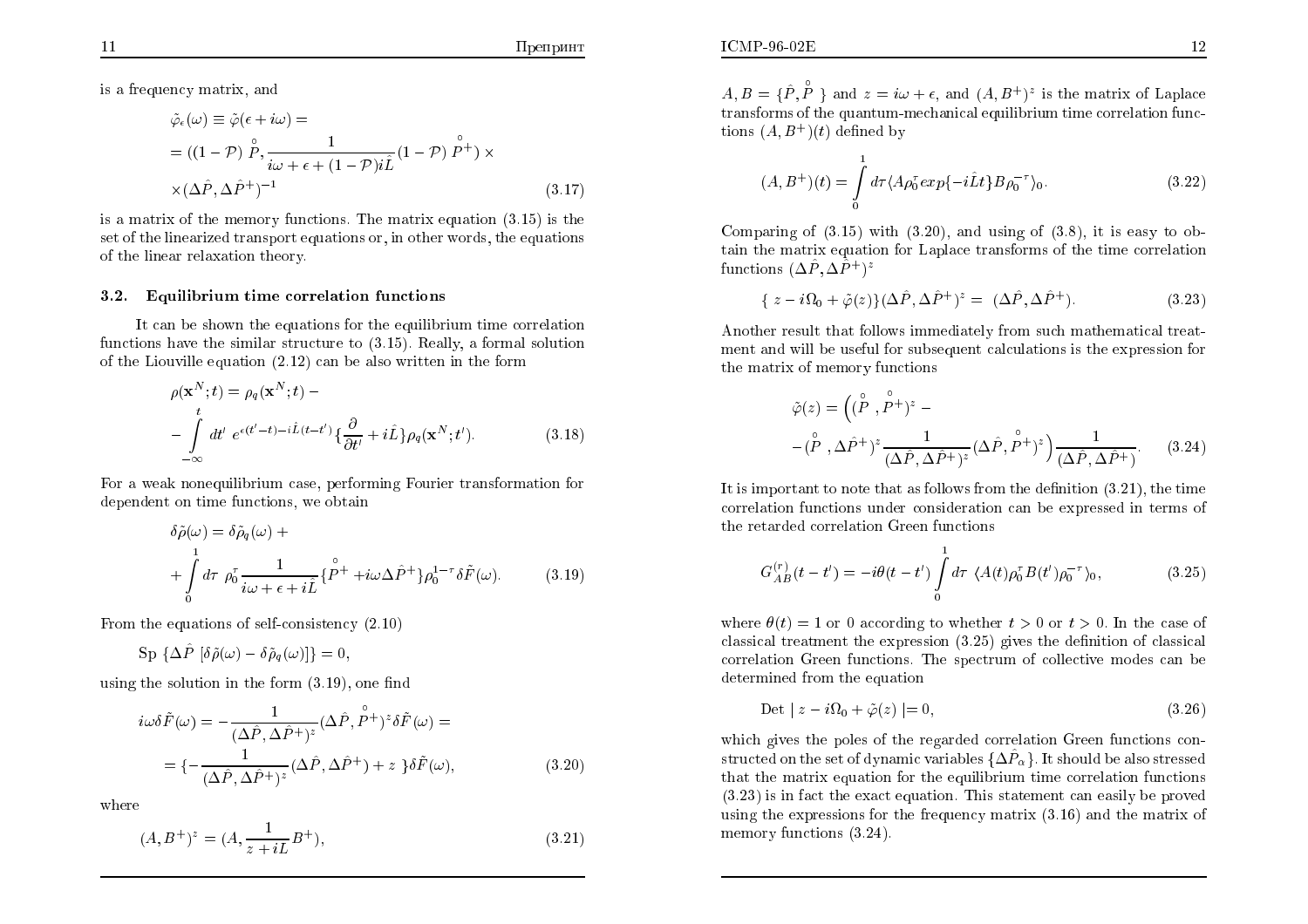The linearized transport equations (3.15), the equations for the equilibrium time correlation functions  $(3.23)$ , and the equation for collective<br>made apartnum  $(2.26)$  will be used as the basis for the part cur study of mode spectrum  $(3.26)$  will be used as the basis for the next our study of<br>the dynamic haberian of simple fluids the dynamic behavior of simple fluids.

#### 4.Extended set of dynamic variables

### 4.1. Introducing remarks

As it was noted before one of the most important problem of the second state of money hade expressed in the connect nonequilibrium statistical theory of many-body systems is the correct<br>chains of the dynamic (magneseonia) registed which have to be the magt choice of the dynamic (macroscopic) variables which ha ve to be the most slowly ones. Frequently, the existence of slowvariables can be traced bac k to conservation laws and, in the case of ordered systems, to continuous broken symmetries. The associated dynamic variables are then the densities of the conserved quantities as well as the order parameters. However the additional dynamic variables may be also included into the initial set  $\{\hat{P}_\alpha\}$ . Let us discuss this problem with some examples.

For the density-density time correlation function alone, many successful descriptions exist in the literature using the approximations for the memory functions defined on the one variable (the density of particles) [22], on the two variables (the densities of particles and momentum)  $[2,1]$ , as well as on the three dynamic variables when the variable asso ciated with the longitudinal component of the stress tensor is included in addition  $[1,23]$ . As the modification of such kind of theories the mode coupling theory of a fluid may be recalled. Mode-coupling approach was proposed by Kawasaki [24], and for a simple classical liquid it was later developed by Götze et.al. [12] In this approach the binary and higherorder combinations of the densities of particles and momentum are also<br>considered. On the hasia of the approximations for the momentum time times considered. On the basis of the approximations for the memory functions in the form of two-mode deca y integrals the closed equations for the time correlation functions ha ve been derived. As it has been shown suc h approach is especially very useful for description of liquid–glass transition phenomena [25]. As will be seen later the methods noted abo ve are in fact the results of the same theory if the explicit expressions for the corresponding memory functions are used. And the different results for the density-density time correlation function (or the dynamic structure fac tor) can be explained by the various approximations to ha ve been used in the calculations. Moreo ver, such theory can not <sup>g</sup>ive the correct hydrodynamic equations in the limit  $k \to 0$  because the fluctuations of the<br>energy are neglected, and this means also that the generalized transport energy are neglected, and this means also that the generalized transport

coefficients can not be calculated correctly. Therefore, we may conclude that the all conserved variables should be considered from the very be-<br> $\ddot{\rm s}$  in in if the consistent color<br>between a f the time consistent color ginning if the consistent calculations of the time correlation functions as well as the generalized transport coefficients is the goal of the theory.

Nonequilibrium thermodynamics is based on the using of the conservation laws for the average values of physical quantities. Statistical thermodynamics of non-equilibrium processes proceeds from the conser-<br>untion laws directly for the dynamic unrighter i.e. it negards them from vation laws directly for the dynamic variables, i.e. it regards them from<br>the minnessenie neint of view. There are three conserved variables for a the microscopic point of view. There are three conserved variables for  ${\rm a}$ single-component liquid, namely, the particle number density  $\hat{n}(\mathbf{r})$ , the momentum density  $\hat{\mathbf{J}}(\mathbf{r})$ , and the energy density  $\hat{\varepsilon}(\mathbf{r})$ . Their Fouriertransforms  $\hat{n}_{\mathbf{k}}, \hat{\mathbf{J}}_{\mathbf{k}}, \hat{\varepsilon}_{\mathbf{k}}$  can be defined as follows

$$
\hat{n}_{\mathbf{k}} = \frac{1}{\sqrt{N}} \sum_{i} e^{i\mathbf{k}\mathbf{r}_{i}},\tag{4.1}
$$

$$
\hat{J}_{\mathbf{k}}^{L,T} = \frac{1}{\sqrt{N}} \sum_{i} p_i^{L,T}, e^{i\mathbf{k}\mathbf{r}_i},\tag{4.2}
$$

$$
\hat{\varepsilon}_{\mathbf{k}} = \frac{1}{\sqrt{N}} \sum_{i} \left( \frac{\mathbf{p}_i^2}{2m} + \frac{1}{2} \sum_{j(j \neq i)} V(|\mathbf{r}_{ij}|) \right) e^{i\mathbf{k}\mathbf{r}_i}.
$$
 (4.3)

In expression  $(4.2)$ , as it usually is, the index  $L$  denotes longitudinal component, i.e. the component parallel to a vector of **, which can be** taken to be parallel to the  $Oz$  axis, and index  $T$  denotes transverse component, i.e. perpendicular to **k**. In such case we can consider the variables  $(4.1)$ - $(4.3)$  as functions of the wave-number k only.

 It should be stressed that since the transverse component of the current density is independent of the other variables this variable may be treated separately from the longitudinal variables. From here on we con-<br>sident he dynamic variables as clossical ance, and this means that in aux sider the dynamic variables as classical ones, and this means that in our case  $(A, B) = \langle AB \rangle_0$ .

For the longitudinal fluctuations the set of so-called orthogonal dynamic variables can be introduced instead of the variables  $(4.1)$ ,  $(4.2)$  and (4.3). These variables are connected with the initial ones by linear transformation and can be found with the help of Schmidt's orthogonalization procedure using the expression  $(3.9)$  as the definition of scalar product. Let us define the vector column  $\hat{\beta}^L(k)$  with the components  $\hat{\mathcal{B}}_{\alpha}^{L}(k) = \{\hat{n}_k, \hat{J}_k^L, \hat{h}_k\},$  which are the orthogonal hydrodynamic variables, where

$$
\hat{h}_k = \hat{\varepsilon}_k - \langle \hat{\varepsilon}_k \hat{n}_{-k} \rangle_0 \langle \hat{n}_k \hat{n}_{-k} \rangle_0^{-1} \hat{n}_k \tag{4.4}
$$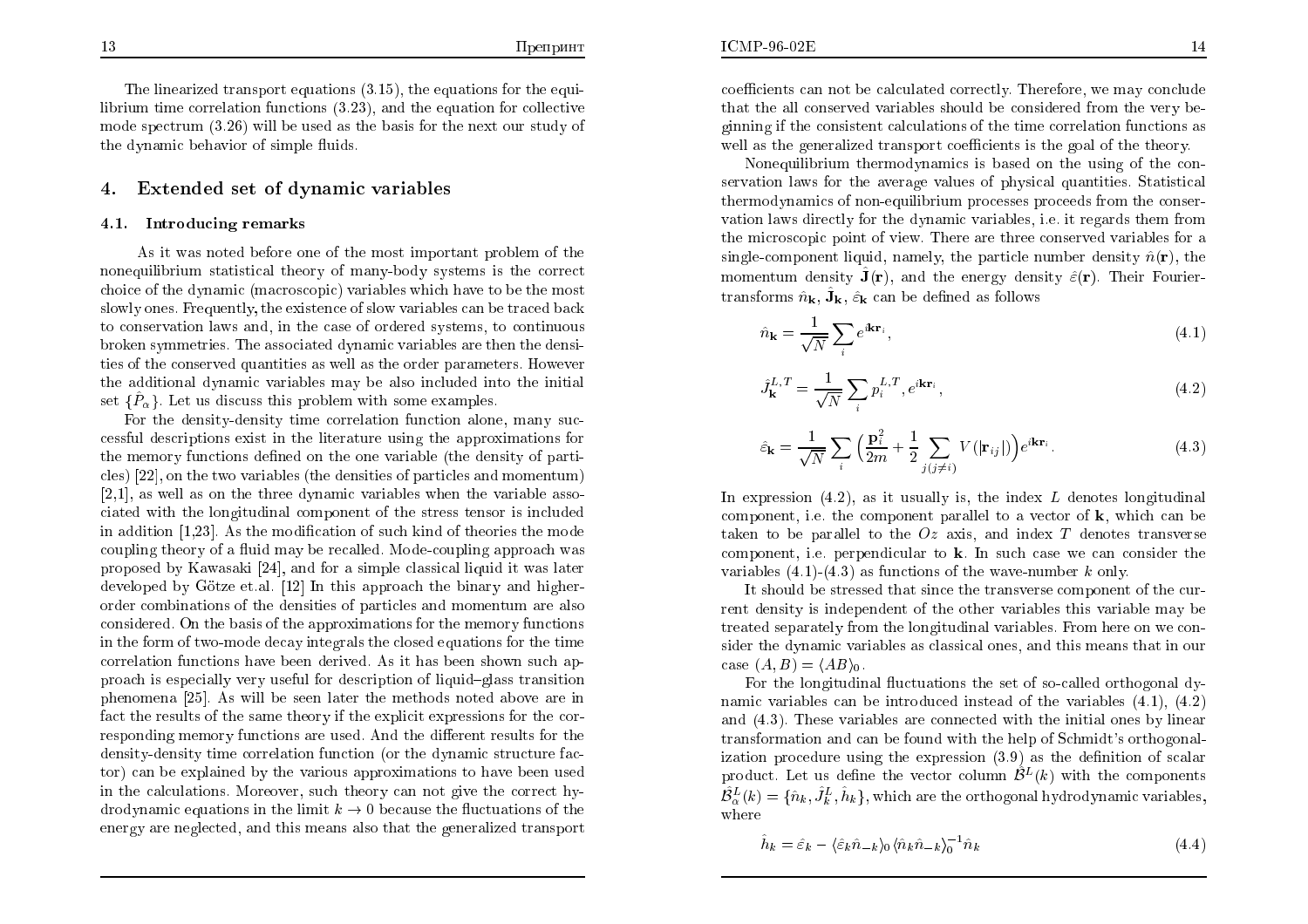$\Pi$ репринт

is the density of generalized enthalpy. For the transverse fluctuations we have one hydrodynamic variable only, namely  $\hat{\beta}^T(k) = \hat{J}_k^L$ . Now, using general results (3.15), (3.23) and (3.26), it is easy to derive the corresponding equations for  $\hat{P} = \hat{\mathcal{B}}^{L,T}$  [27]. In this case the transport equations for  $\langle \hat{\beta}^{L,T} \rangle^t$  is known in the literature as the generalized hy drodynamic equations whic h <sup>g</sup>ive in the hydrodynamic limit the Navier-Stokes equations, but in general form they are much more complicated<br>hassuse of the h and u dependent esefficients because of the  $k$ - and  $\omega$ -dependent coefficients.

External comparison with results of the nonequilibrium thermodynam-<br>the synnexiens for the generalized transport each significate the hyics the expressions for the generalized transport coefficients via the hydrodynamic memory functions can be found

$$
\eta(k, z) + \frac{4}{3}\zeta(k, z) = \frac{mn}{k^2}\varphi_{JJ}^{H, L}(k, z),\tag{4.5}
$$

$$
\xi(k,z) = \frac{nC_V(k)T}{k^2} \varphi_{Jh}^H(k,z) = \frac{nm}{k^2} \varphi_{hJ}^H(k,z),
$$
\n(4.6)

$$
\lambda(k,z) = \frac{nC_V(k)}{k^2} \varphi_{hh}^H(k,z),\tag{4.7}
$$

$$
\zeta(k,z) = \frac{nm}{k^2} \varphi_{JJ}^{H,T}(k,z). \tag{4.8}
$$

Here  $\eta(k, z)$ ,  $\zeta(k, z)$  and  $\lambda(k, z)$  are generalized bulk and shear viscosities, and thermal conductivity coefficients, respectively.  $\xi(k,z)$  is a generalized  $\operatorname{coefficient}$  which describes the dynamical coupling between the stress and the heat current and vanishes in the limit  $k \to 0$ . The memory functions  $\alpha H - (k \ z)$  are defined by  $(3.17)$  with  $\hat{P} = \hat{R}^{L,T}$  $\varphi_{\alpha,\beta}^{H}(k,z)$  are defined by (3.17) with  $\hat{P} = \hat{B}^{L,T}$ .

From this point two main different ways in which the generalized hydrodynamic theory was developed for the description for intermediate range of  $k$  and  $\omega$  may be separated. The first one may be called once again as the method of  $k$ - and  $\omega$ -dependent memory functions in which the various approximations were used for the memory functions  $\varphi_{\alpha,\beta}^H(k,z)$  (see, for instance, [2,3,1]). The main future of the second ap- proach is an extension of the set of dynamic variables. As an example the microscopic viscoelastic theory of a liquid can be recalled. In early  $\alpha$  version of this theory  $[1]$  the flux of momentum was included into the initial set of dynamic variables, and the fluctuation of energy  $(4.3)$  was ignored. Later the variable of energy density  $\varepsilon_{\mathbf{k}}$  was also considered in the scheme of the viscoelastic theory [6]. It is evident that the results of viscoelastic theory can be reproduced from  $(3.15)$ ,  $(3.23)$  and  $(3.26)$  if the corresponding variables are chosen. As the another  $\rm{example}$  of  $\rm{such}$ 

kind of modifications the generalized mode approach can be noted [8– 11]. In this approac h using Markovian approximation for memory functions the general problem of dynamic theory reduced to the calculation<br>of the generalized mode encody of a system, and the time semale of the generalized mode spectrum of a system, and the time correlation functions could be presented as a sum of partial terms related to the corresponding collective mode. In five-mode approximation the first  $\overline{\phantom{a}}$ results for Lennard-Jones liquid were obtained by de Schepper et. al. [9]. The seven-mode approximation for longitudinal fluctuations and the three-mode approximation for transverse fluctuations have been studied by Mryglod et. al. [10,11].

### 4.2. Relations for the memory functions

In order to compare bet ween themselves the results of various approaches in which different sets of dynamic variables are used, let us consider more general case. We introduce the following notations

$$
\hat{\mathcal{A}}_0 = \hat{\mathcal{B}}^{L,T}, \quad \hat{\mathcal{A}}_1 = i\hat{L}\hat{\mathcal{B}}_0^{L,T}, \dots, \n\hat{\mathcal{A}}_l = (i\hat{L})^l \hat{\mathcal{B}}_0^{L,T} = i\hat{L}\hat{\mathcal{A}}_{l-1}, \dots, \quad \hat{\mathcal{A}}_s = (i\hat{L})^s \hat{\mathcal{B}}_0^{L,T},
$$
\n(4.9)

where  $\hat{\mathcal{B}}^L = \{\hat{n}, \hat{\mathcal{B}}_0^L\}$ ,  $\hat{\mathcal{B}}_0^L = \{\hat{J}^L, \hat{h}\}$  and  $\hat{\mathcal{B}}^T = \hat{\mathcal{B}}_0^T = \hat{J}^T$ . Contrary to Ref. [18] where the similar problem was considered we have a case that one from the variables, namely  $\hat{J}_k^L$ , has the special property of being both a flux and a conserved variable, so that  $(i\hat{L})^l \hat{n} \sim (i\hat{L})^{l-1} \hat{J}^L$ . The set of the dynamical variables  $\{\hat{\mathcal{A}}_0, \hat{\mathcal{A}}_1, \ldots, \hat{\mathcal{A}}_s\}$  will be considered as initial one and includes  $3 + 2s$  variables for the longitudinal fluctuations and  $1 + s$  variables for the transverse fluctuations.

The orthogonalized dynamic variables constructed on (4.9) can be found with the help of the Schmidt's orthogonalization procedure with the definition of scalar product in the form  $(3.9)$ . As a result we have

$$
\hat{Y}_0 = \hat{\mathcal{A}}_0, \ \hat{Y}_1 = (1 - \mathcal{P}_0)\hat{\mathcal{A}}_1, \ \dots, \n\hat{Y}_l = (1 - \mathcal{P}_{l-1})i\hat{L}\hat{\mathcal{A}}_{l-1} = (1 - \mathcal{P}_{l-1})\hat{\mathcal{A}}_l, \ \dots, \n\hat{Y}_s = (1 - \mathcal{P}_{s-1})\hat{\mathcal{A}}_s,
$$
\n(4.10)

where

$$
\mathcal{P}_0 = \Delta \mathcal{P}_0 = \langle \dots \hat{\mathcal{A}}_0^+ \rangle_0 \langle \hat{\mathcal{A}}_0 \hat{\mathcal{A}}_0^+ \rangle_0^{-1} \hat{\mathcal{A}}_0,\tag{4.11}
$$

$$
\mathcal{P}_l = \sum_{m=0}^{l} \Delta \mathcal{P}_m,\tag{4.12}
$$

$$
\Delta \mathcal{P}_m = \langle \dots \hat{Y}_m^+ \rangle_0 \langle \hat{Y}_m \hat{Y}_m^+ \rangle_0^{-1} \hat{Y}_m, \tag{4.13}
$$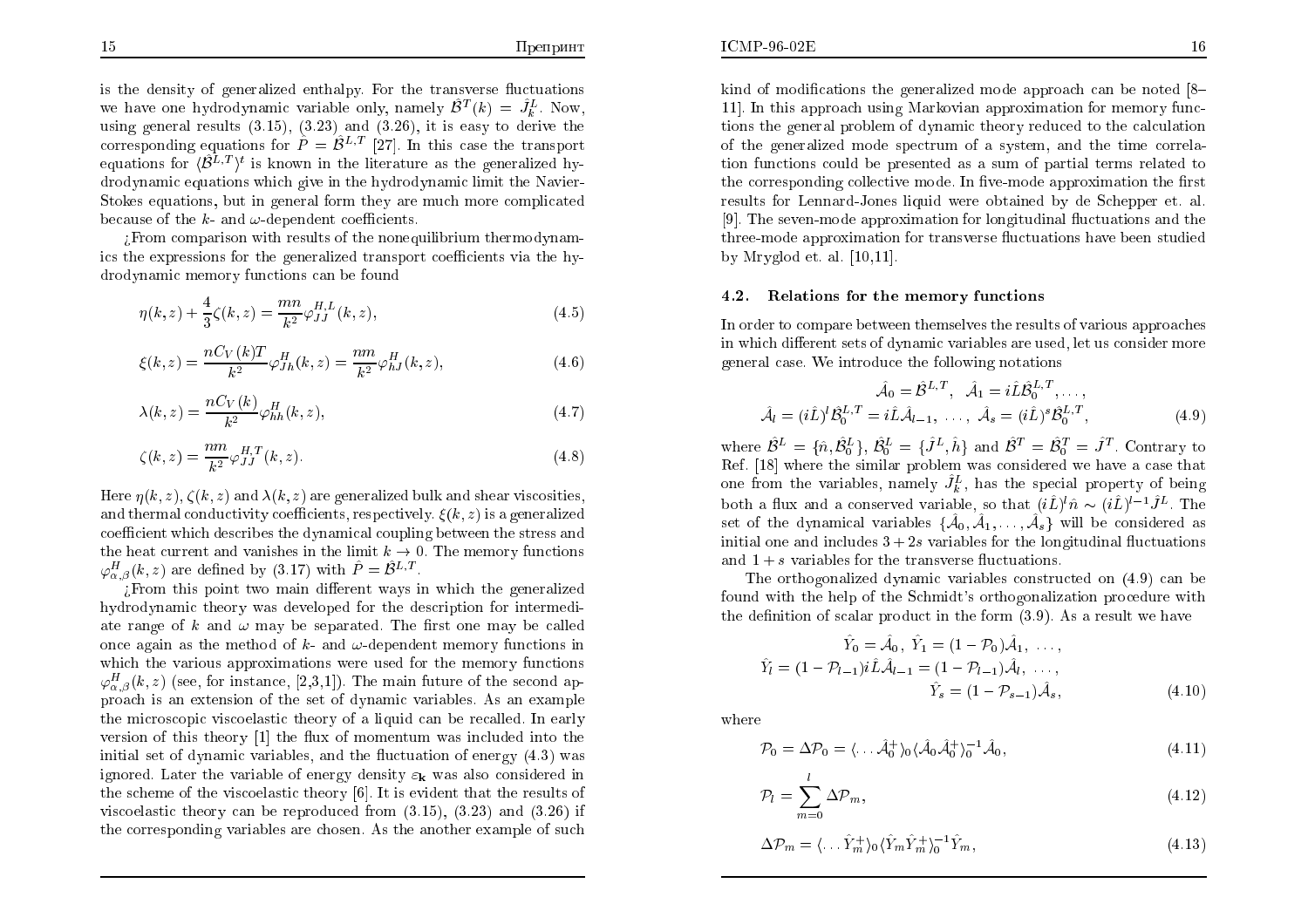are Mori-like projection operators. Now the variables  $\{\hat{Y}_l\}$  possess the properties

$$
\langle \hat{Y}_l^{\alpha} \hat{Y}_{l'}^{\beta} \rangle_0 = \delta_{ll'} \delta_{\alpha\beta} \langle \hat{Y}_l^{\alpha} \hat{Y}_l^{\alpha} \rangle_0, \tag{4.14}
$$

where  $\alpha, \beta = \{J, \varepsilon\}$  for the longitudinal fluctuations. It is easily seen that the  $\langle \hat{Y}_l^{\alpha} \hat{Y}_{l'}^{\beta} \rangle_0$  in  $(4.14)$  is proportional to  $\delta_{\alpha\beta}$  because of the different symmetrical properties  $\hat{J}_k^L$  and  $\hat{\varepsilon}_k$  under the time inversion.

 Using the genera<sup>l</sup> expressions obtained abo ve and the properties of Mori projection operators, the frequency matrix  $(3.16)$  and the matrix of memory functions (3.17) can be calculated with  $\hat{P} = \{\hat{Y}_0, \hat{Y}_1, \dots, \hat{Y}_n\}.$ For frequency matrix we have

$$
i\Omega = \begin{pmatrix}\ni\Omega_0 & I & & & & \\
-\Gamma_0 & i\Omega_1 & I & & 0 & \\
& -\Gamma_1 & i\Omega_2 & I & & \\
& & \cdots & \cdots & \cdots \\
& & & & -\Gamma_{n-2} & i\Omega_{n-1} & I \\
& & & & & -\Gamma_{n-1} & i\Omega_n\n\end{pmatrix}
$$

where

$$
i\Omega_l = i\Omega_{ll} = \langle iL\hat{Y}_l\hat{Y}_l^+\rangle_0 \langle \hat{Y}_l\hat{Y}_l^+\rangle_0^{-1},\tag{4.15}
$$

$$
\Gamma_l = i\Omega_{l+1,l} = \langle i\hat{L}\hat{Y}_{l+1}\hat{Y}_l^+\rangle_0 \langle \hat{Y}_l\hat{Y}_l^+\rangle_0^{-1} =
$$
  
= -\langle \hat{Y}\_{l+1}\hat{Y}\_{l+1}^+\rangle\_0 \langle \hat{Y}\_l\hat{Y}\_l^+\rangle\_0^{-1}, (4.16)

$$
i\Omega_{l-1,l} = \langle i\hat{L}\hat{Y}_{l-1}\hat{Y}_l^+\rangle_0 \langle \hat{Y}_l\hat{Y}_l^+\rangle_0^{-1} = \langle \hat{Y}_l\hat{Y}_l^+\rangle_0 \langle \hat{Y}_l\hat{Y}_l^+\rangle_0^{-1} = I, \quad (4.17)
$$

I is a unit matrix. All of other elements of the frequency matrix are equal zero. Moreover, as follows from the time reversal properties, for<br>the langitudinal fluctuations in and E, are particularly and diamonal the longitudinal fluctuations  $i\Omega_l$  and  $\Gamma_l$  are nondiagonal and diagonal matrices, respectively. For the transverse fluctuations we have  $i\Omega_l = 0$ .

¿From the definition of matrix of memory functions (3.17) and the  $\frac{1}{2}$ equality

$$
(1 - \mathcal{P}_s) i\hat{L}\hat{P} = (1 - \mathcal{P}_s) \begin{pmatrix} i\hat{L}\hat{Y}_0 \\ i\hat{L}\hat{Y}_1 \\ \vdots \\ i\hat{L}\hat{Y}_s \end{pmatrix} = \begin{pmatrix} 0 \\ 0 \\ \vdots \\ \vdots \\ \hat{Y}_{s+1} \end{pmatrix}
$$

it is seen that the matrix of memory functions has only one non-zero block, namely

$$
\tilde{\varphi}^{(s)} = \left( \begin{array}{cccc} 0 & 0 & \dots & 0 & 0 \\ 0 & 0 & \dots & 0 & 0 \\ & & \dots & & \\ 0 & 0 & \dots & 0 & 0 \\ 0 & 0 & \dots & 0 & \tilde{\varphi}_s \end{array} \right)
$$

where

$$
\tilde{\varphi}_s(z) = \langle \hat{Y}_{s+1} \frac{1}{z + (1 - \mathcal{P}_s)i\hat{L}} \hat{Y}_{s+1}^+ \rangle_0 \langle \hat{Y}_s \hat{Y}_s^+ \rangle_0^{-1}.
$$
\n(4.18)

The set of equations for  $\langle \hat{Y}_l \rangle^{\omega}$  follows from (2.28) when  $\hat{P}$   $\hat{Y}$  $\hat{P} = \{\hat{Y}_0, \hat{Y}_1, \dots, \hat{Y}_s\}$ 

$$
\left(i\omega - i\Omega_0\right)\langle\Delta \hat{Y}_0\rangle^{\omega} - \langle\Delta \hat{Y}_1\rangle^{\omega} = 0,
$$
  

$$
\Gamma_0 \langle\Delta \hat{Y}_0\rangle^{\omega} + \left(i\omega - i\Omega_1\right)\langle\Delta \hat{Y}_1\rangle^{\omega} - \langle\Delta \hat{Y}_2\rangle^{\omega} = 0,
$$
  

$$
\Gamma_{s-2}\langle\Delta\hat{Y}_{s-2}\rangle^{\omega} + \left(i\omega - i\Omega_{s-1}\right)\langle\Delta\hat{Y}_{s-1}\rangle^{\omega} - \langle\Delta\hat{Y}_{s}\rangle^{\omega} = 0,
$$
  

$$
\Gamma_{s-1}\langle\Delta\hat{Y}_{s-1}\rangle^{\omega} + \left(i\omega - i\Omega_{s} + \tilde{\varphi}_{s}(z)\right)\langle\Delta\hat{Y}_{s}\rangle^{\omega} = 0.
$$

Solving the last equation with respect to  $\langle \Delta Y_s \rangle^{\omega}$  and excluding this variable from Eqs. (4.19) we obtain the transport equations for  $\hat{P} = (\hat{Y} \ \hat{Y} \ \hat{Y})$  with the memory functions  $\hat{P}$  (c) in the form  $\{\hat{Y}_0, \hat{Y}_1, \ldots, \hat{Y}_{s-1}\}$  with the memory functions  $\tilde{\varphi}_{s-1}(z)$  in the form

$$
\tilde{\varphi}_{s-1}(z) = \left(zI - i\Omega_s + \tilde{\varphi}_s(z)\right)^{-1} \Gamma_{s-1}.
$$
\n(4.20)

The recurrent relations (4.20) <sup>g</sup>ive the connection bet ween the lo werand higher-order memory functions and can be used for arbitrary choice of dynamicvariables and an y s. It is necessary to stress that the relation $(4.20)$  is in fact exact. This statement could also be proved by the another way which was applied in Ref. [9] for the particular case  $s = 1$ , namely, using the known operator equalit y

$$
(A + B)^{-1} = A^{-1} - A^{-1}B(A + B)^{-1}
$$

in Eq. (4.18) with  $A = z + (1 - \mathcal{P}_{s-1})i\hat{L}$  and  $B = -\Delta \mathcal{P}_s i\hat{L}t$ .

Let us consider some particular results which follows from (4.20).<br>ng (4.20) the known result of Movi for dynamic structural foctor in Using (4.20) the known result of Mori for dynamic structural factor in the form of an ordinary continued fraction [26] can be reproduced when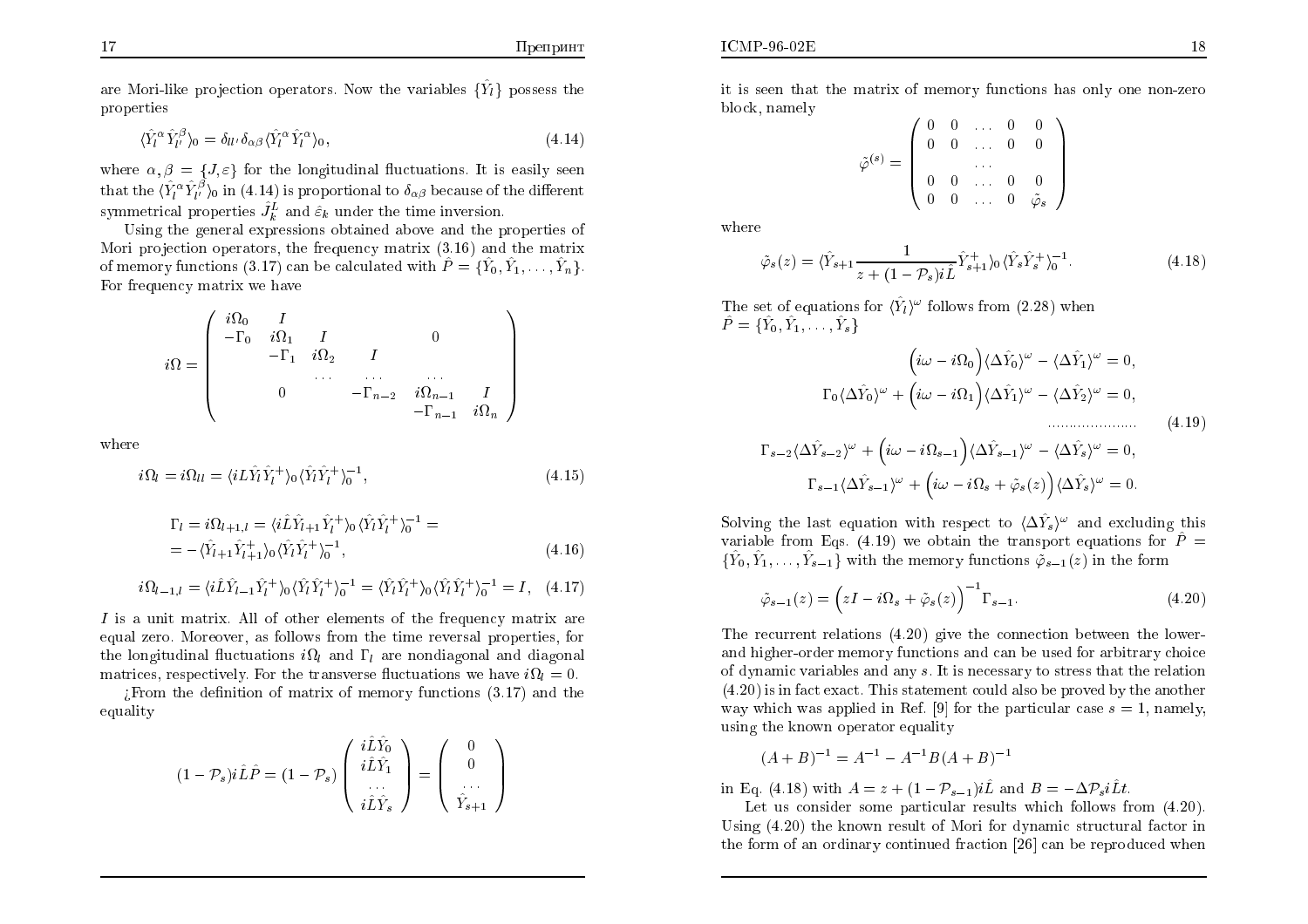the set of the dynamic variables for longitudinal fluctuations includes the densities of particles and momentum as well as higher order their<br>denimatives. Then as it follows from (4.15), we have in a Margaret derivatives. Then, as it follows from  $(4.15)$ , we have  $i\Omega_l = 0$ . Moreover,  $\Gamma_l$  and  $\tilde{\varphi}_l(z)$  have not a matrix structure in this case and are usual functions, so that we have

$$
\tilde{\varphi}_{s-1}(z) = \frac{\Gamma_{s-1}}{z + \tilde{\varphi}_s(z)}.\tag{4.21}
$$

The similar result can be found in the case of transverse fluctuations.

For longitudinal fluctuations, if the density of energy as well as its derivatives are taken into account,  $i\Omega_l$ ,  $\Gamma_l$ , and  $\tilde{\varphi}_l(z)$  are  $2 \times 2$  matrices. In this case the recurrent relation  $(4.20)$  for arbitrary s can be rewritten as follows

$$
\tilde{\varphi}_{s-1}^{11}(z) = \frac{\Gamma_{s-1}^{11}(z)}{z + \tilde{\varphi}_s^{11}(z) - \frac{(-i\Omega_s^{12} + \tilde{\varphi}_s^{12}(z))(-i\Omega_s^{21} + \tilde{\varphi}_s^{21}(z))}{z + \tilde{\varphi}_s^{22}(z)},
$$
(4.22)

$$
\tilde{\varphi}_{s-1}^{12}(z) = \frac{\Gamma_{s-1}^{22}}{-i\Omega_s^{21} + \tilde{\varphi}_s^{21}(z) - \frac{(z + \tilde{\varphi}_s^{11}(z))(z + \tilde{\varphi}_s^{22}(z))}{-i\Omega_s^{12} + \tilde{\varphi}_s^{12}(z)}},\tag{4.23}
$$

$$
\tilde{\varphi}_{s-1}^{21}(z) = \frac{\Gamma_{s-1}^{11}}{-i\Omega_s^{12} + \tilde{\varphi}_s^{12}(z) - \frac{(z + \tilde{\varphi}_s^{11}(z))(z + \tilde{\varphi}_s^{22}(z))}{-i\Omega_s^{21} + \tilde{\varphi}_s^{21}(z)}},\tag{4.24}
$$

$$
\tilde{\varphi}_{s-1}^{22}(z) = \frac{\Gamma_{s-1}^{22}}{z + \tilde{\varphi}_s^{22}(z) - \frac{(-i\Omega_s^{21} + \tilde{\varphi}_s^{21}(z))(-i\Omega_s^{12} + \tilde{\varphi}_s^{12}(z))}{z + \tilde{\varphi}_s^{11}(z)}}, (4.25)
$$

and the known relations [9,27] for the memory functions of three- and five-mode descriptions  $(s = 1)$  follow immediately from  $(4.22)$ - $(4.25)$ .

Using the equations for time correlation functions (3.23) and the expressions (4.22)-(4.25), the time correlation functions of the hydrodynamic variables can be written in the form of the "generalized continued"<br>for this "extend" delivers related cut in  $\mathbf{D}$  of [17] and any continued for the time fraction". As it was pointed out in Ref.[17] suc h expressions for the time correlation functions correctly con veys the analytic structure of the corresponding Green functions in the complex z-plane.

#### 5.Concluding remarks

Zubarev's method of the nonequilibrium statistical operator has been applied to derive the genera<sup>l</sup> equations of the linear relaxation theory of a fluid for the set of dynamic variables which includes besides  $t$ he hydrodynamic macrovariables  $t$ heir higher order derivatives. The re- current relations bet ween the lo wer- and higher-order memory functions are found. In fact these relations via Eqs. (4.5)-(4.5) <sup>g</sup>ive the connections between the generalized transport coefficients and the higher-order memory functions. The recurrent formulas (4.20) are exact when the explicit expressions (3.17) (or (3.17)) for the memory functions are used. Therefore,we may consider the set of the equations (3.15), (3.23) and $(3.26)$  for the hydrodynamic macrovariables, which are complemented by the recurrent relations (4.20), as the basic equations of the generalizedhydrodynamics of simple fluids. These equations describe correctly the hydrodynamic limit, make possible to calculate the generalized transport coefficients, and can be used in the intermediate range of wavenumbers k and frequencies  $\omega$ .

It is also shown that the results of man y known descriptions follo wimmediately from the basic equations when the dynamic variables and<br>an anomazimetic far the mamany functions are another We will dis an approximation for the memory functions are specied. We will discuss this point in more detail in the next paper of a series. In general, it is important to stress especially, the choice of an approximation for the memory functions should be considered in combinations with the recurrent relations (4.20). In suc ha manner only the consistent description of a fluid can be obtained. From the physical point of view the choice of an<br>example in the physical point of a series language for finite approximation is closely connected to some dynamical model of a fluid to be considered and determines the range in whic h this model can be used (so-called "windo w conditions).

### References

- [1] Copley J.R.D. and Lo vesey S.W. The dynamical properties of monoatomic liquids // Rept. Progr. Phys.- 1975.- 38, No 4.- P.461-563.
- [2] Boon J.P. and Yip S. Molecular hydrodynamics.- McGraw-Hill, 1980. - <sup>417</sup> p.
- [3] Hansen J.P. and McDonald I.R. Theory of simple liquids.- Academic Press, 2nd ed., 1987.
- [4] ResiboisP. On linearized hydrodynamic modes in statistical <sup>p</sup>hysics // J.Stat.Phys.- 1970.- 2, No 1.- P.21-51.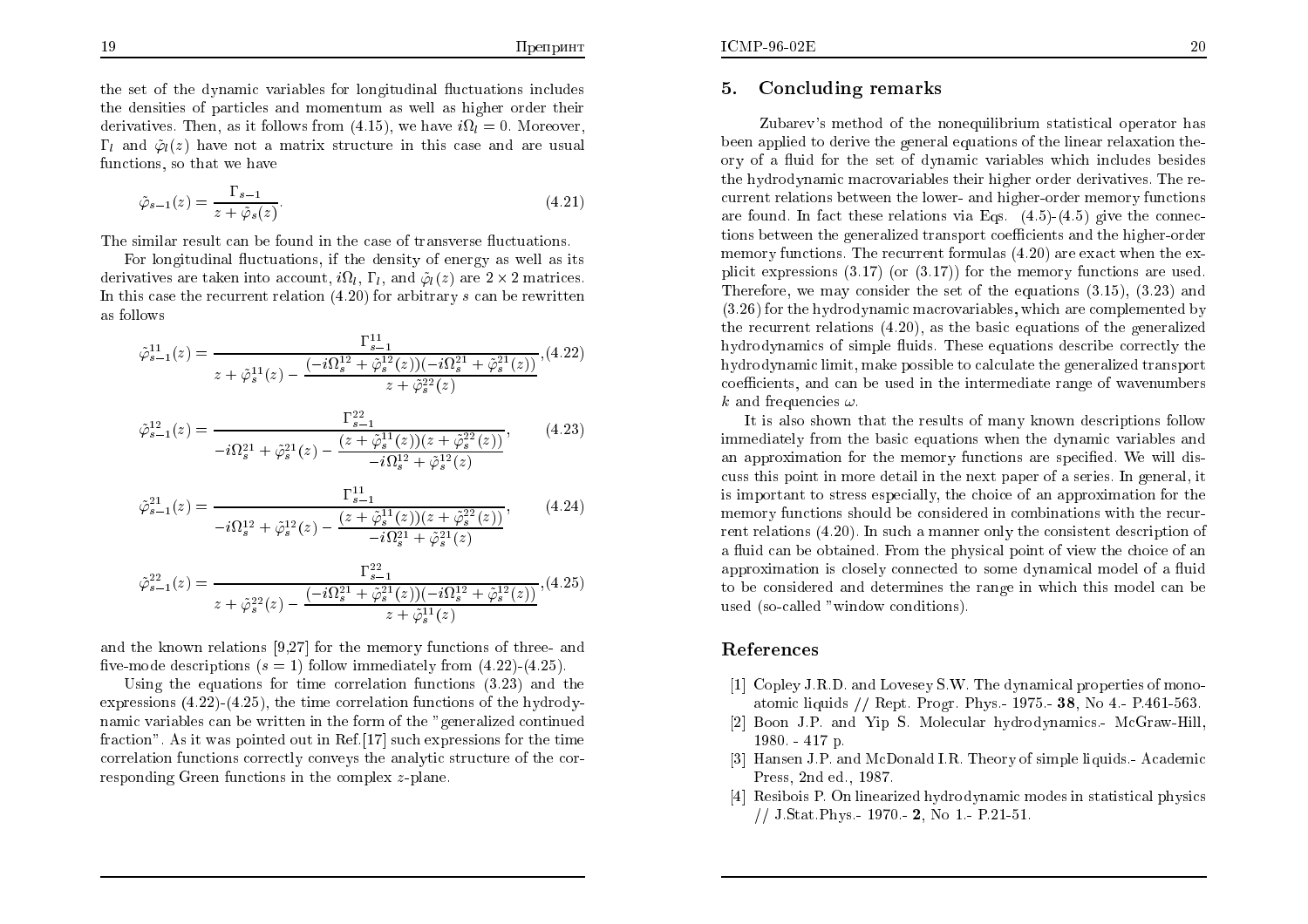- [5] Kugler A. Collective modes, damping and the scattering function in classical liquids // J.Stat. Phys.- 1973.- 8, No 2. - P.107-153.
- [6] Motorin V.I. Quasiconserved macrovariables and viescoelasticity of simple fluids // Phys. Rev. E - 1992.- 45, No 6.- P.3778-3795.
- [7] Lovesey S.W. Condensed matter <sup>p</sup>hysics: Dynamic correlations.- The Benjamin- Cummings Publishing Company, Inc., 2nd ed., 1986. - <sup>368</sup> p.
- [8] Kamgar-Parsi B., Cohen E.G.D., and de Schepper I.M. Dynamic processes in hard-sphere fluids // Phys. Rev. A - 1987. - **35**, No<br>11 - B.4791,4795 11.- P.4781-4795.
- [9] de Schepper I.M., Cohen E.G.D., Bruin C., van Rijs J.C., Montroij W., and Graaf L.A. Hydrodynamic time correlation functions for Lennard-Jones uids // Phys. Rev. <sup>A</sup> - 1988.- 38, No 1.- P.271-287.
- [10] Mryglod I.M., Omelyan I.P., and Tokarchuk M.V. Dynamic properties of simple fluids in a generalized mode approach: I Collective mode spectrum.- Lviv, 1994.- Preprint Inst. for Cond. Matter Phys., ICMP-94-14E.- <sup>40</sup> p.
- [11] Mryglod I.M., Omelyan I.P., and Tokarchuk M.V. Generalized collective modes for the Lennard-Jones fluid  $//$  Mol. Phys. - 1995.-V.84, No2.- P.235-259.
- [12] Bosse J., Götze W., and Lücke M. Mode-coupling theory of simple classical liquids // Phys. Rev. <sup>A</sup> - 1978.- 17, No 1.- P.434-446.
- [13] Levesque D., Verlet L., and Kurkijarvi J. Computer "experiment" on classical fluids. IV. Transport properties and time-correlation functions of the Lennard-Jones liquid near its triple point // Phys. Rev. A - 1973. - 7, No 5. - P.1690-1700.
- [14] Alley W.E. and Alder B.J. Generalized transport coefficients for hard spheres // Phys. Rev. <sup>A</sup> - 1983.- 27, No 6. - P.3158-3173.
- [15] Zubarev D.N. Nonequilibrium statistical thermodynamics. Moscow: Nauka, 1971; English transl.: New York, Plenum Press, 1974.
- [16] Zubarev D.N. Modern methods of the statistical theory of nonequilibrium processes. - In: Itogi Nauki <sup>i</sup> Tekhniki, Sovr. Prob. Mat. (VINITI), 1980, 15, 131 (in Russ.).
- [17] Zubarev D.N. and Tserkovnikov Yu.A. The method of two-time temperature Green functions in equilibrium and nonequilibrium statistical mechanics. - In: Proceedings of the Steklov Institute of mathematics, 1988.- Issue 2. - P.139-185.
- [18] Kalashnikov V.P. Equations of motion, Green's function and ther- $\operatorname{mody}$ namic relations in linear relaxation theories with different sets of macroscopic variables // Teor. <sup>i</sup> Matem. Fiz. - 1978. - 35, No 1. - P.127-138 (in Russ.).
- [19] Balabanyan G.O. Classical equilibrium generalized hydrodynamics correlation Green function. I.// Teor. i Matem. Fiz.- 1990.- 82, No 3.- P.450-465.
- [20] Zubarev D.N. Boundary conditions for statistical operators in the theory of nonequilibrium processes and quasiaverages // Teor. i<br>Meters Eise 1070 – 2 Ne. 2 – D.276,286 (in D.176) Matem. Fiz. - 1970. - 3, No 2. - P.276-286 (in Russ.).
- [21] Kawasaki K., Gunton J.D. Theory of nonlinear shear viscosity and normal stress effects // Phys. Rev. A - 1973, 8, No 4.- P.2048-2064.
- [22] Shurygin V.Yu., Yulmentiev R.M. Influence of nonmarcovian effects in thermal movement of particles on intensity of incoherent scattering of slow neutrons in liquids. // Teor. <sup>i</sup> Matem. Fiz. - 1990, 83, No2. -p.222-235.
- [23] Lovesey L.W. Density Fluctuations in Simple Fluids// Z.Phys.B-1985.- V.58.- P.79-82.
- [24] Kawasaki K. Correlation-Function Approach to the Transport Coeficient near the Critical Point. I.  $//$  Phys. Rev.- 1966.- 150.- p.291
- [25] Gotze W.- In: Liquids, freezing and <sup>g</sup>lass transitions, Proceeding of Los Houches Summer School, ed. by J.P.Hansen et.al., North Holland, Amsterdam, 1991.- P.287.
- [26] Mori H. Transport, collective motion and Brownian motion // Prog. Theor. Phys.-  $1965$ .-  $30$ , No 3.- P.423-455.
- [27] Mryglod I.M., Tokarchuk M.V. On the statistical hydrodynamics of  ${\rm simple\,\,fluids:\,\,The\,\,generalized\,\,\,transport\,\,coefficients.\,\,Lviv,\,\,1992.}$ Preprint Inst. for Cond. Matter Phys., ICMP-91-6U (in Ukrainian).